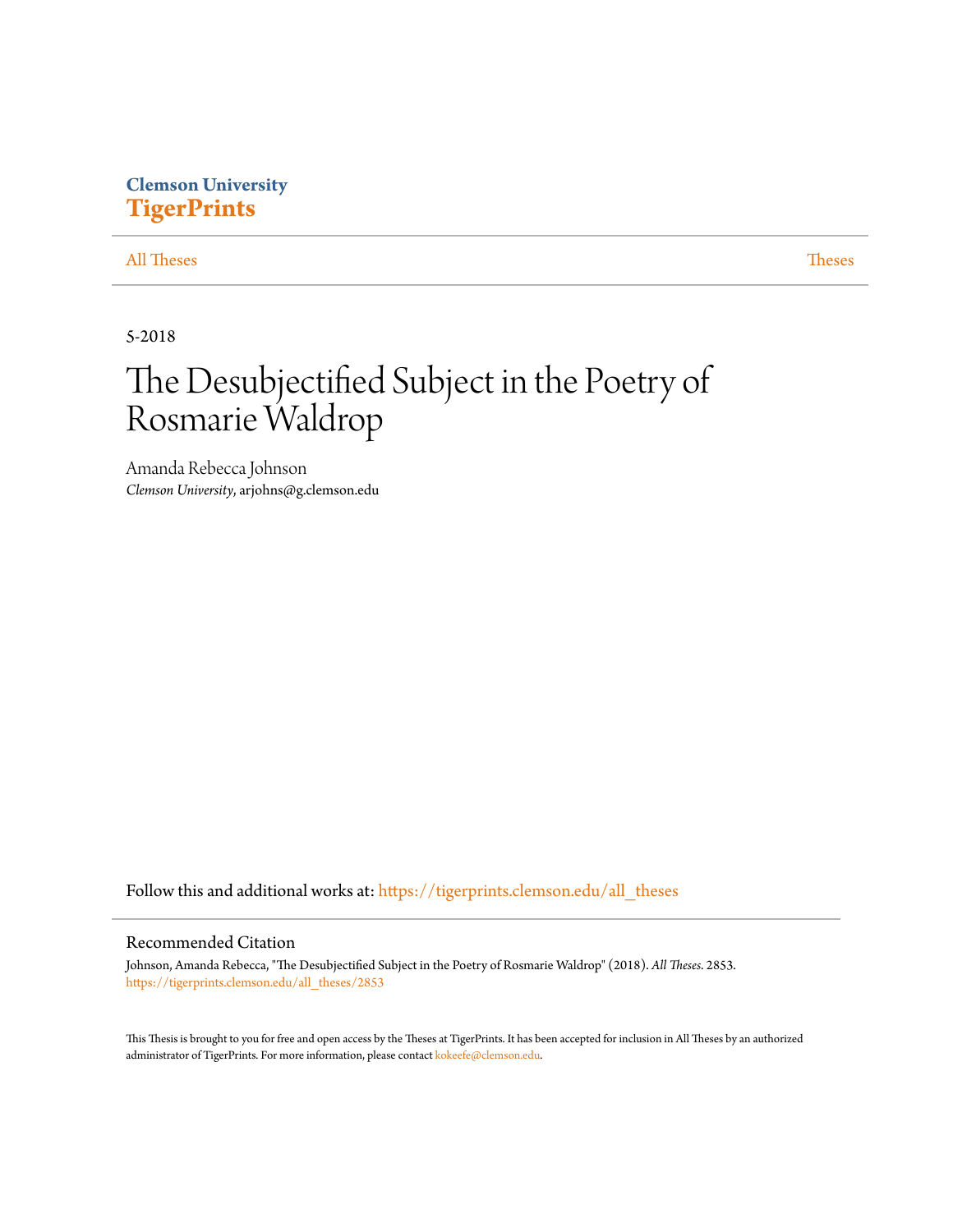# THE DESUBJECTIFIED SUBJECT IN THE POETRY OF ROSMARIE WALDROP

A Thesis Presented to the Graduate School of Clemson University

In Partial Fulfillment of the Requirements for the Degree Master of Arts English

> by Amanda Rebecca Johnson May 2018

Accepted by: Brian McGrath, Committee Chair Jillian Weise Cameron Bushnell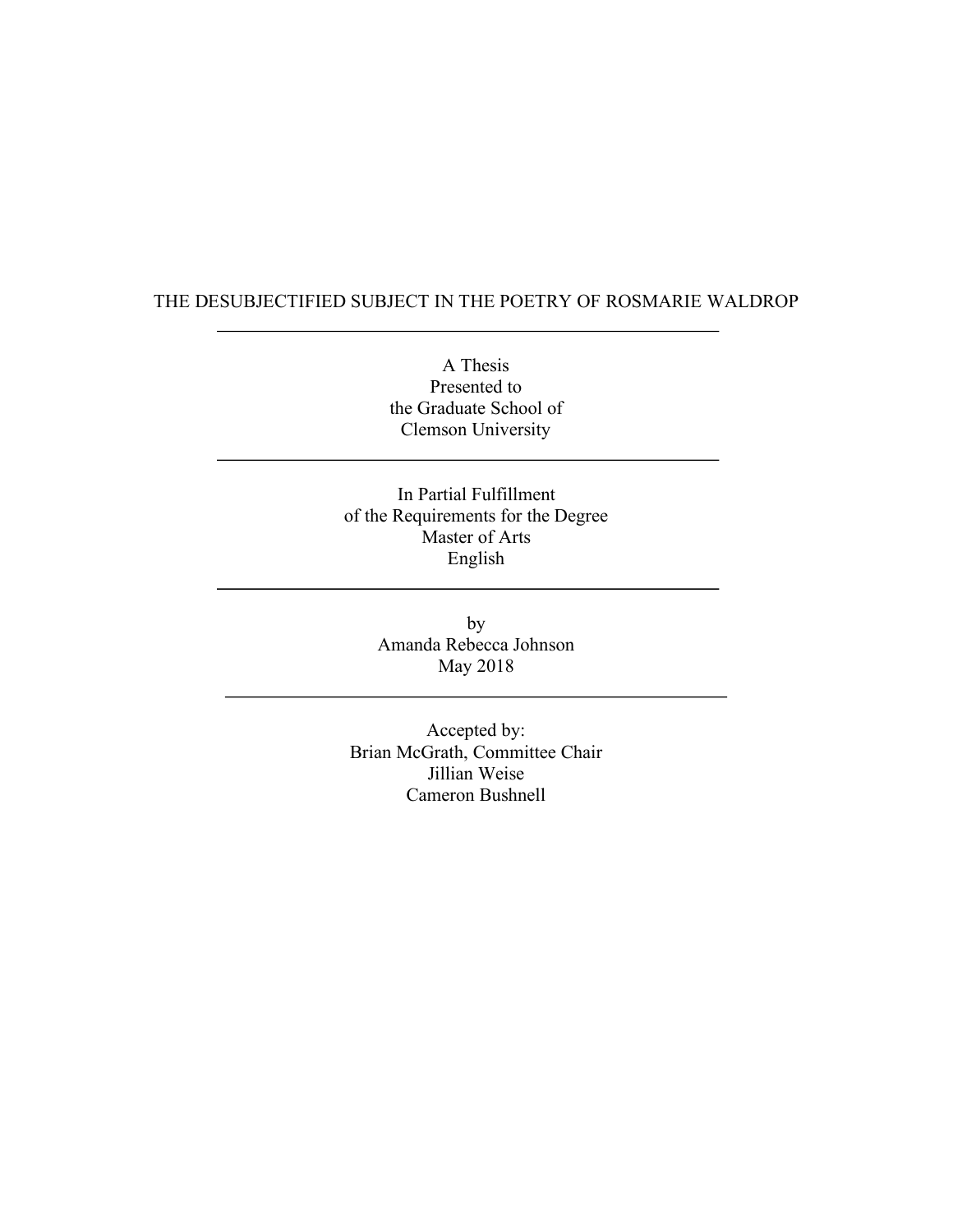#### ABSTRACT

Criticism of Rosmarie Waldrop's *Driven to Abstraction* has centered around her fascination with the notion of zero as both a negation and the locus of infinity, but has so far neglected to discuss the implications that this lacuna has on the role of the subject. True to its title, *Driven* takes the reader on a journey toward nothingness where desubjectification is made into the subject of the work. Through the use of the prose poem which eschews traditional poetic form and conventional syntax, Waldrop employs a collage that not only provides material representation of abstract concepts, but also demonstrates the tenuous relationship between language, the self, and reality. As a forerunner of contemporary women's experimental poetry as well as a German-born immigrant with extensive experience in translation, Waldrop's ability to manipulate language and acknowledgement of the contingent relationship between the sign and referent proves her to be an authority on subjective loss and displacement. Her poem "Time Ravel" from *Driven* is a meditation on the reflexive nature of subjectivity which illustrates the poststructuralist idea of a decentered subject that is comprised of cultural and linguistic relationships. Waldrop's poetics reflect this disjunction between the self and the notion of an objective reality, while also suggesting that through the medium of poetry can one regain the agency that philosophy has long since disavowed. Through a close reading of Waldrop's poem in conjunction with theoretical readings on the postmodern idea of a subject, I will explore how one's identity and location in the political spectrum is formed through the tenuous relationship between language, history, memory, and time.

ii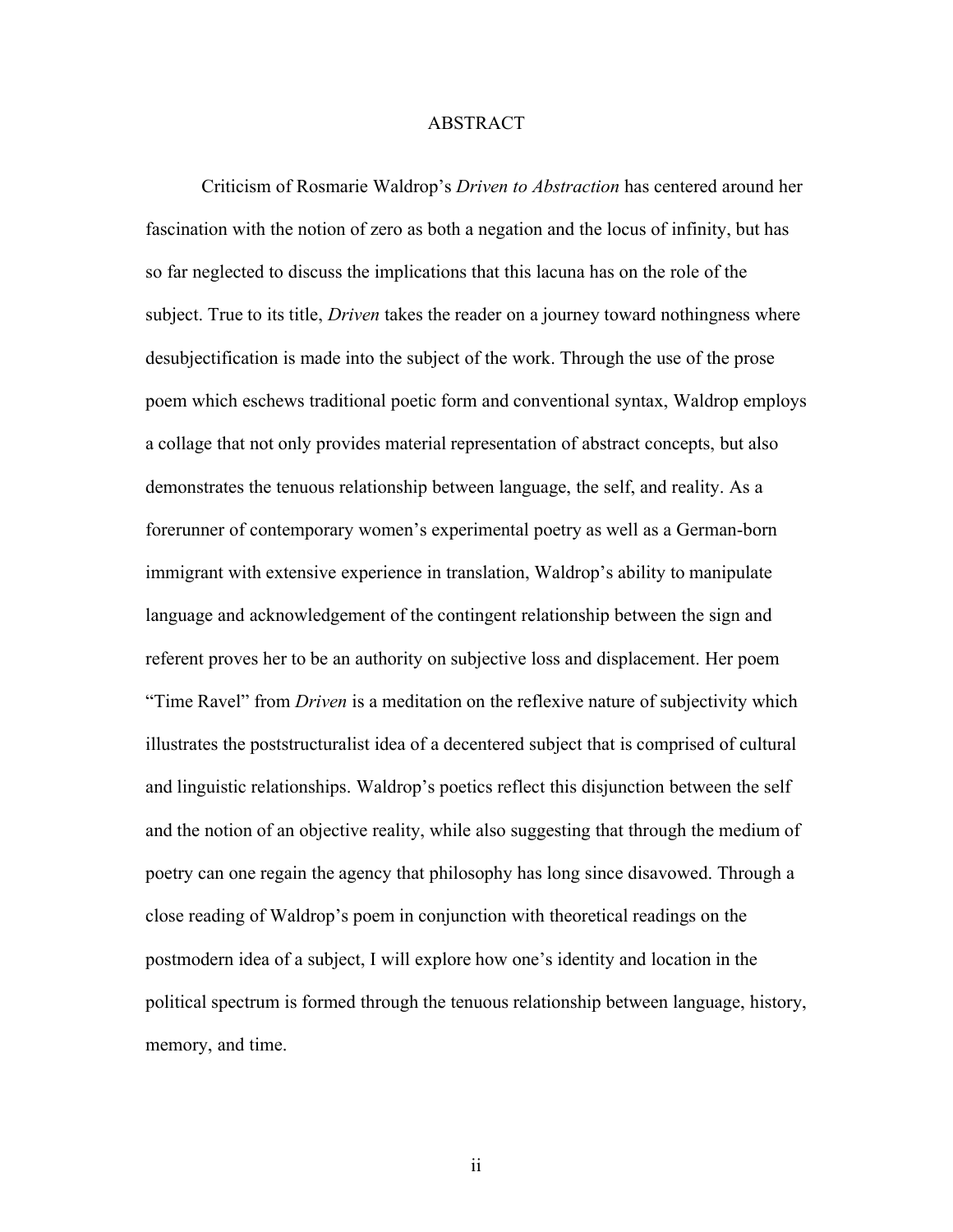As a poet, Waldrop's primary concern is with linguistic displacement, but she presents it through the lens of the personal and the collective in terms of memory and history in order to draw attention to the ways in which time shapes our notions of subjectivity. Her unconventional syntax employs a variety of rhetorical devices in order to draw attention to the mechanics of meaning rather than the object itself. The syntactical vacancies provided by Waldrop's elliptical expressions, namely anacoluthon and anapodoton, in which seemingly-necessary grammatical structures are omitted, mirrors the theme of displacement present throughout the poem. The subject has been consumed by the signifiers, leaving an empty container that simultaneously tempts with the promise of meaning while proclaiming there is none. "If the mechanisms of subjectivity are disturbed," Waldrop writes, "it requires a total restructuring of the world." Since what we know of "the world" is based solely on our perceptions, the root of all memory, and may only be comprehended and expressed through language, then a distorted subjectivity raises not only epistemological concerns, but also has profound ontological implications. In this essay, I will focus on how language displaces us or makes us cliché-ridden, as well as demonstrate Waldrop's ability to exploit this gap resulting from the missing signifier in order to demonstrate how language can help us to rethink creativity and subjectivity.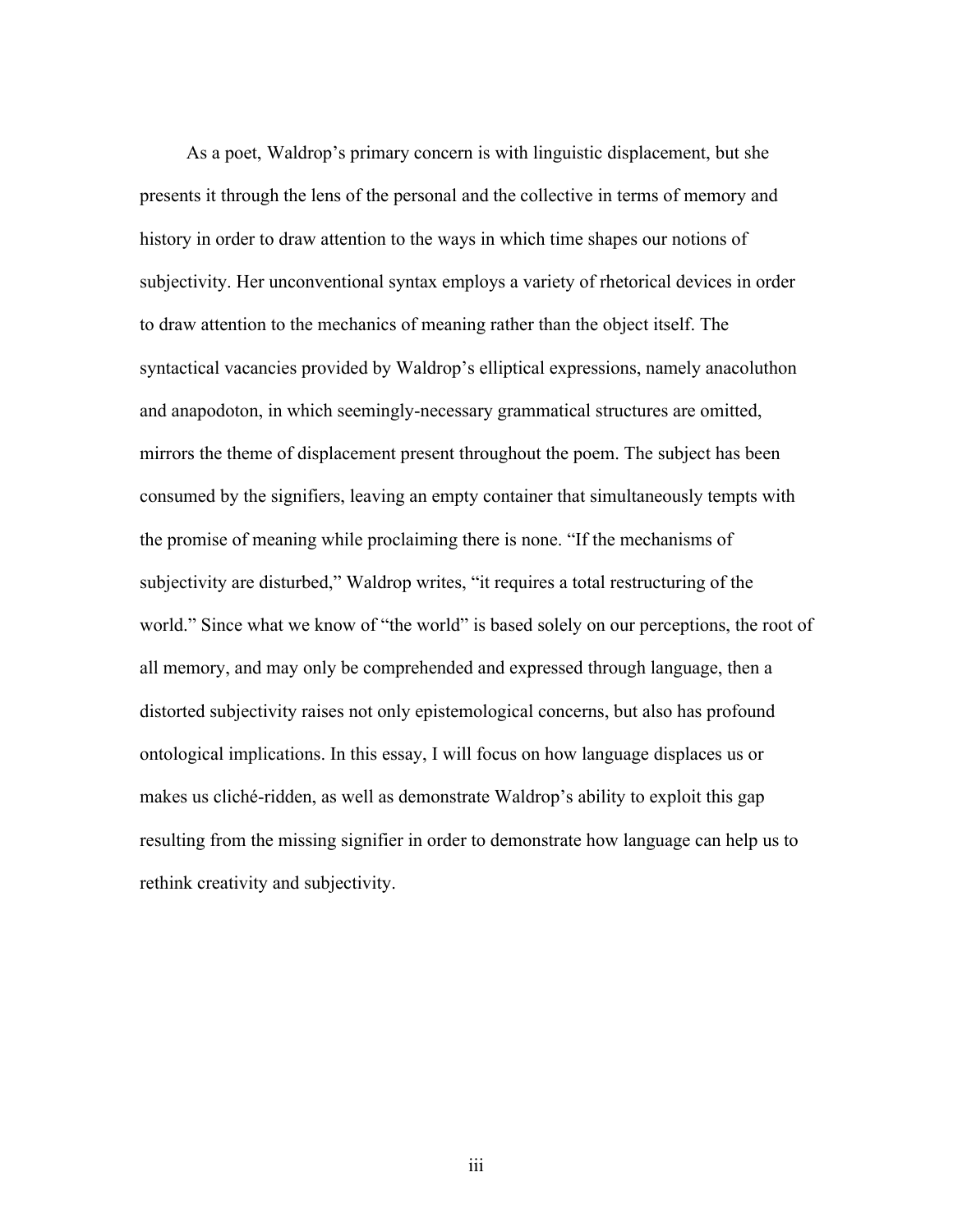# DEDICATION

This thesis is dedicated to my father, Terrill Johnson, whose unconditional love and support made this possible.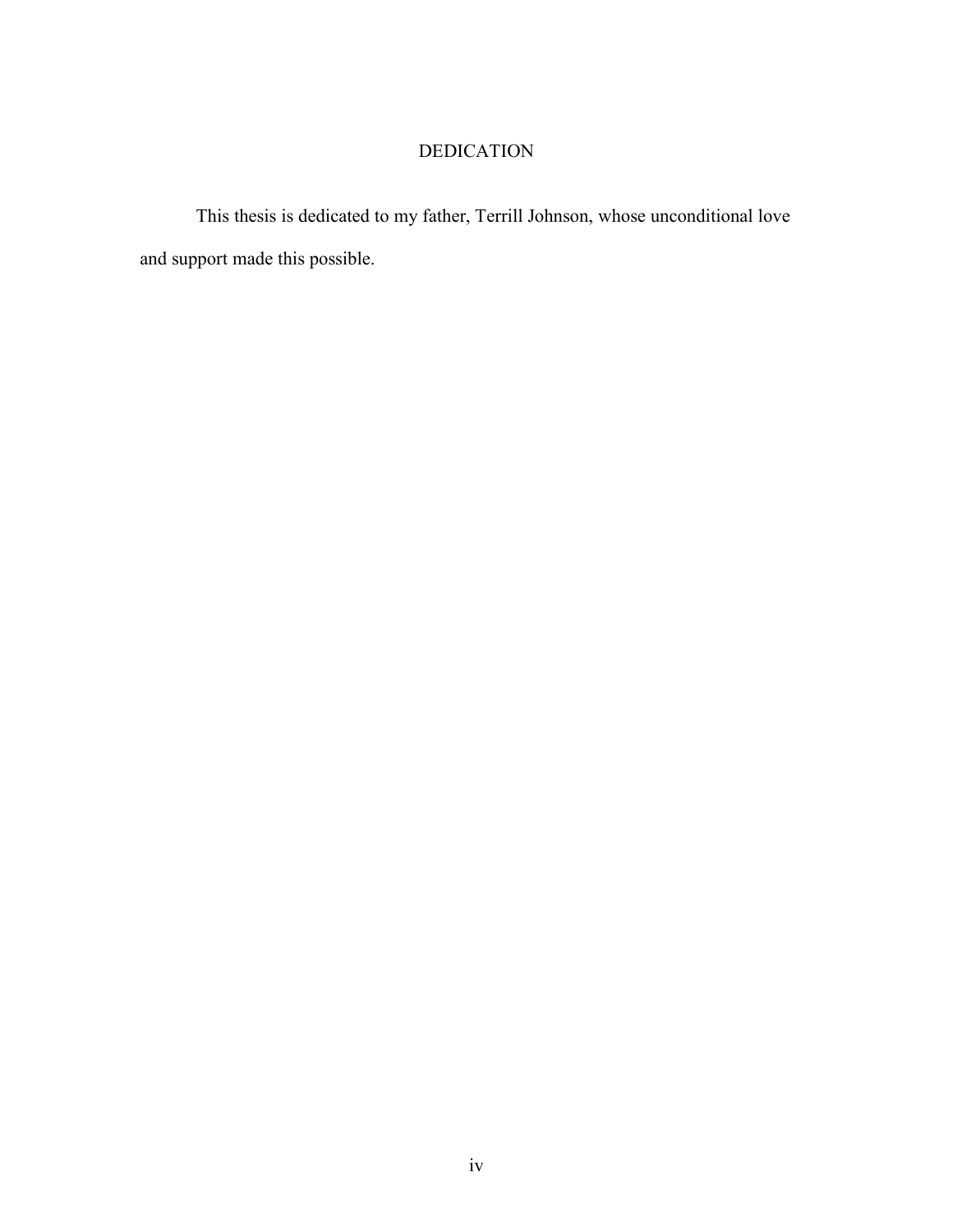# ACKNOWLEDGMENTS

I would not have been able to complete this without the support and patience of my advisor, Brian McGrath, as well as the rest of my committee, Cameron Bushnell and Jillian Weise. I would also like to acknowledge the extraordinary debt I owe to the faculty of the Clemson English Department who have graced me with their knowledge, challenged me in every possible way, and helped me to grow as a reader, a writer, and a student of this world.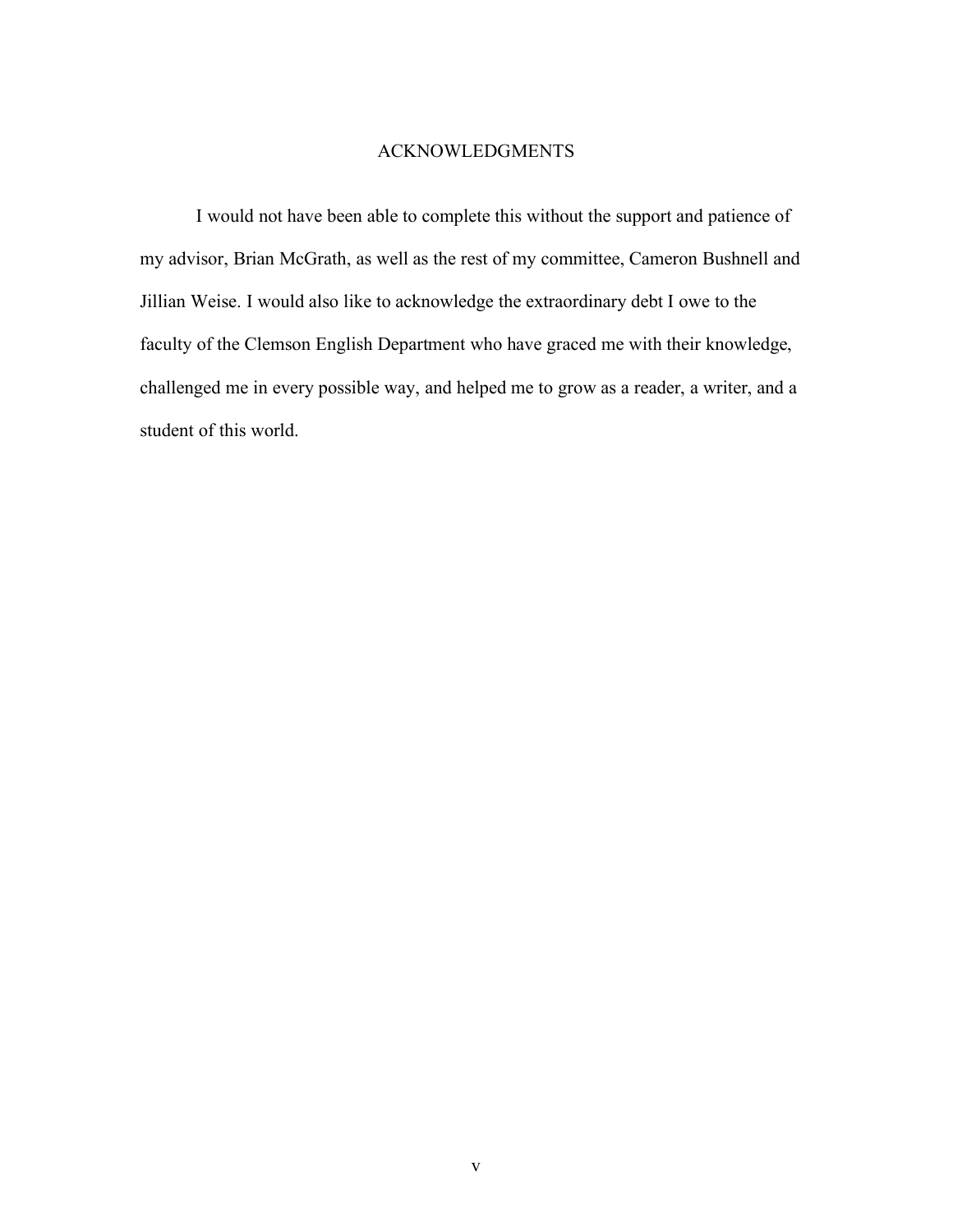# TABLE OF CONTENTS

| Page               |
|--------------------|
|                    |
|                    |
|                    |
|                    |
| <b>CHAPTER</b>     |
|                    |
|                    |
|                    |
|                    |
|                    |
| <b>NAMES</b><br>14 |
|                    |
|                    |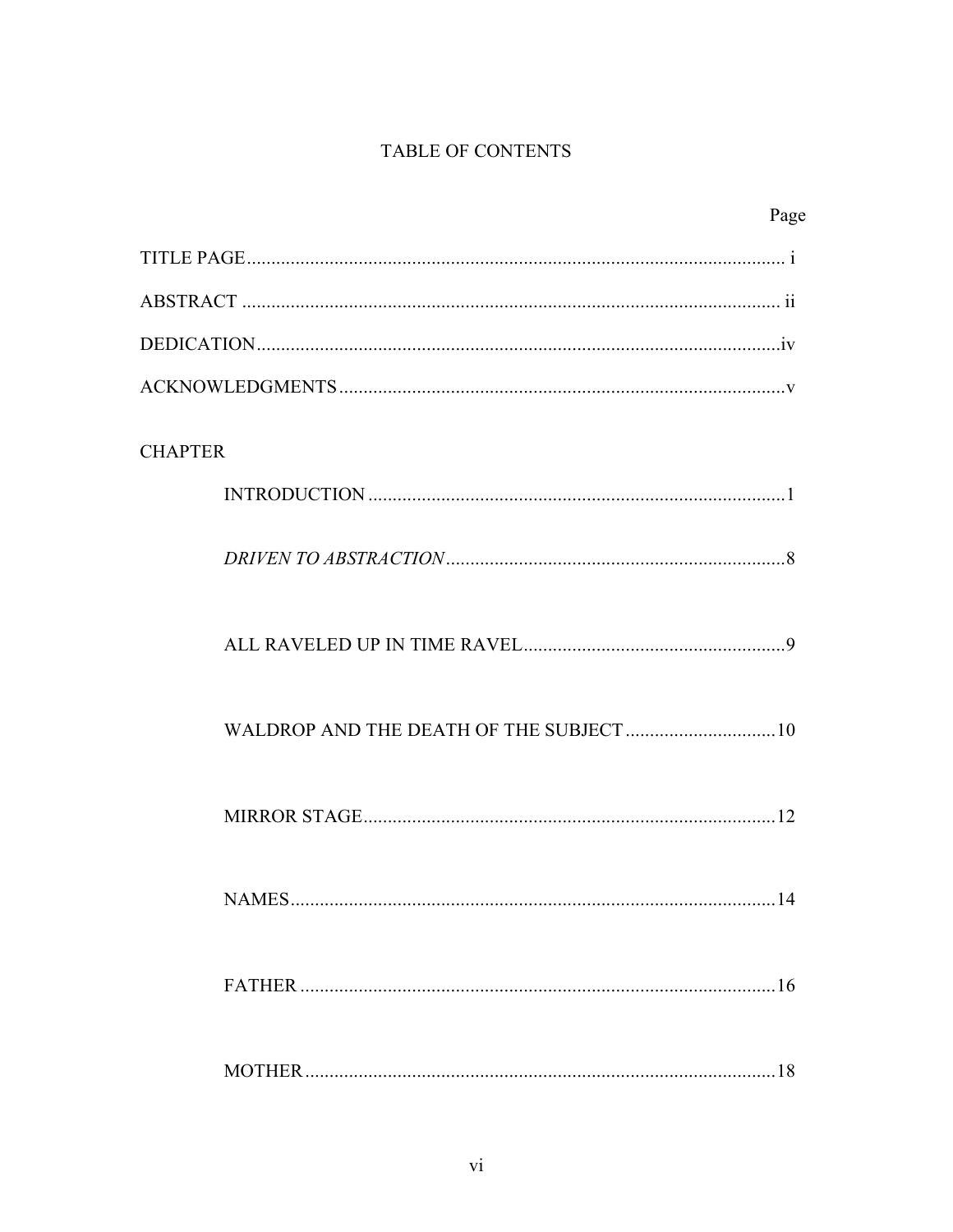Table of Contents (Continued)

| Page |
|------|
| 20   |
| 23   |
|      |
| 28   |
| 30   |
|      |

|--|--|--|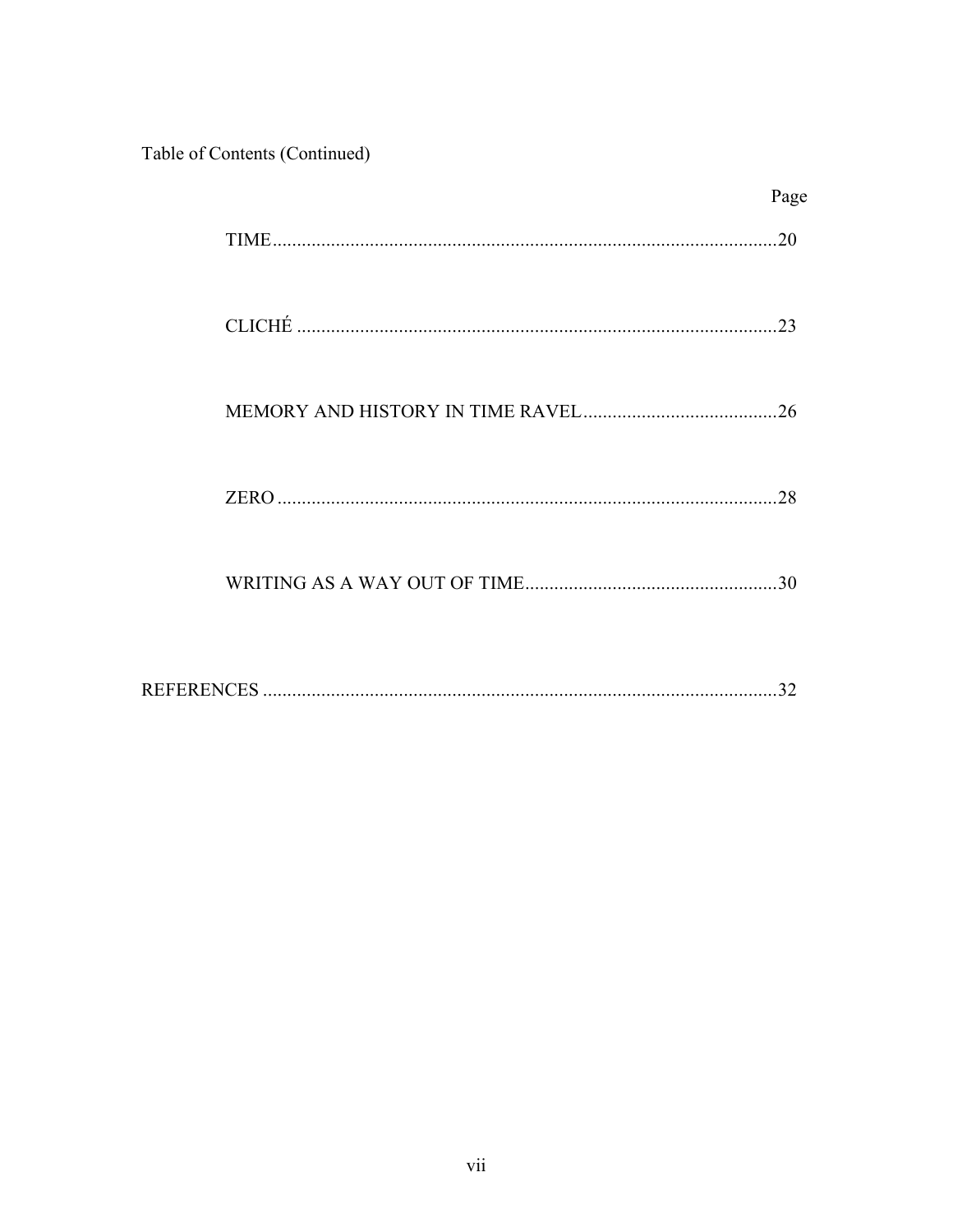### **INTRODUCTION**

*But the subject. Is driven to abstraction. The subject that was present and aware- the one who counts, who sees, the named payee- is moved to tears, turns variable, invisible. Vanishes with the point. Ceaselessly the subject. Absents herself. - Rosmarie Waldrop "A Feeling of Absence"*

Rosmarie Waldrop's *Driven to Abstraction* interrogates the notion of the subject and deserves to be read by not only those interested in contemporary experimental poetics, but also by scholars of theories of subjectivity. Driven to Abstraction allows readers to rethink what it means to be a subject. As a forerunner of contemporary experimental poetry as well as a German-born immigrant with extensive experience in translation, Waldrop manipulates language and acknowledges the contingent relationship between the sign and the referent. She is an authority on subjective loss and displacement. Born in Kitzingen-am-Main in 1935, Waldrop experienced both Nazi rule as well as Allied occupation. Because of this, she has first-hand experience of being a subject of a totalitarian regime, as well as a subject of a foreign power. She immigrated to the United States in early adulthood with her husband, Keith, an American soldier. She received her PhD from the University of Michigan and began translating works by French and German poets including Edmond Jabès, Paul Celan, Jacques Roubaud, Oskar Pastior, and Friederike Mayröcker. She began writing her own poetry and has since published twenty books of poetry and two works of fiction as well as various essays and criticisms, all exclusively in English. Her work in translating poetry and her experience adopting a language that is not her native tongue allows her to see words as opaque and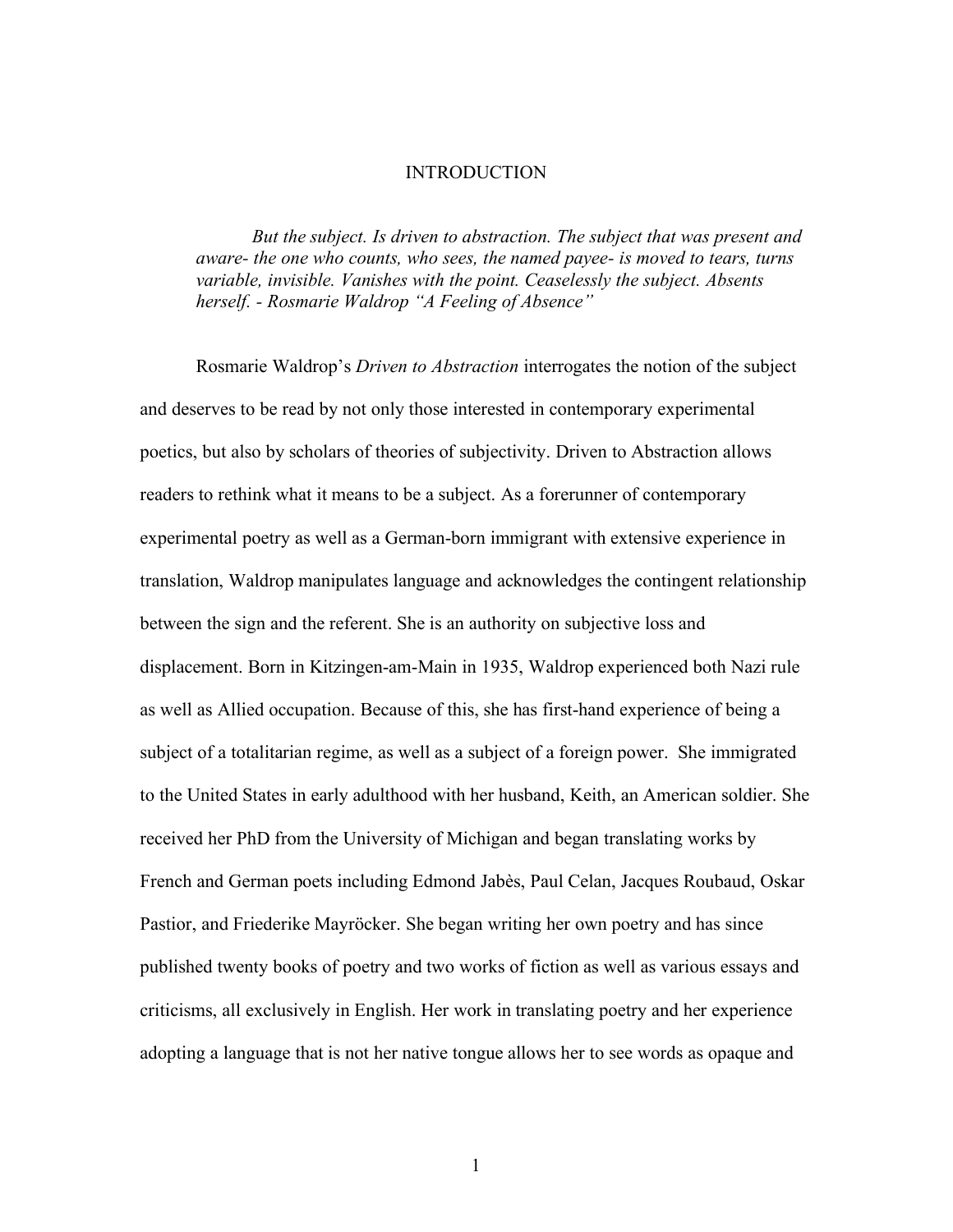material. To be able to pick up and assume another language requires that one perceive the sign separate from its referent. While the object itself remains consistent, its linguistic label is an ephemeral entity that can be manipulated at will.

Waldrop's poetry exploits these complex relations between material objects and the abstract concepts used to represent them by emphasizing both the materiality of language and the abstract nature of seemingly concrete concepts such as "home" and "self." It is not surprising that Waldrop's work employs language to foreground themes of displacement: growing up in an occupied country in which the (temporary) ruling powers spoke an alien tongue, Waldrop has long been accustomed to language as a rift, or a break in connection, a halt in communication. By subverting the typical conventions of writing such as syntax, form, and diction, she emphasizes the ways in which the reader creates meaning by forming connections and filling in textual gaps. She draws attention to language's arbitrary, differential, and relational aspects, rather than presenting a false ideal of truth.

Much of her later work is comprised of prose poems, and *Driven to Abstraction* is no exception. Though I would classify Waldrop's work as "experimental" for reasons which I will explain later, the Western version of the prose poem first appeared in the early 19<sup>th</sup> century as a reaction against standard poetic conventions. Offering a freedom from the restrictive forms of more traditional verse, the prose poem resists definition, or rather, it is defined through negatives. It lacks a consistent pattern, meter, or rhyme, but also eschews the traditional linear structure of a narrative and conventional syntax. It resists closure and by doing so, reflects the displaced and fragmented subject of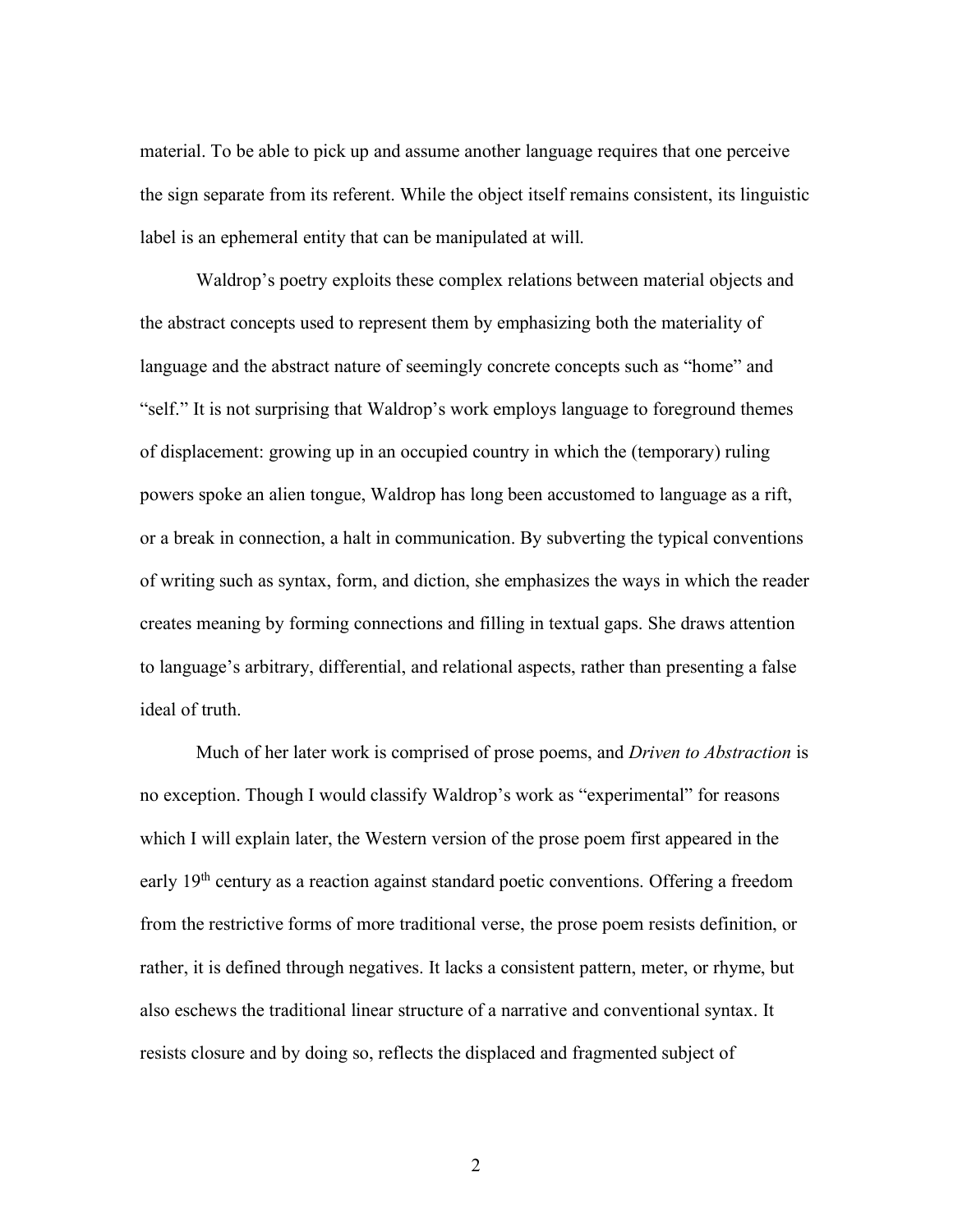Waldrop's work. Through this medium that defies classification as neither prose nor poetry, Waldrop shows that the subject is where the signification breaks down by demonstrating "a preference for its own medium, rather than its subject matter, constantly privileging the discourse itself" (Zawacki 297). The subject is a place of creation, a palimpsest that is constantly effaced and renewed, yet still bears a trace of that which has been written before. Similiarly, Waldrop employs the prose poem as a means to experiment with syntax through freedom from formal conventions, yet the idea of poemas-prose is rooted in a long standing tradition of writers seeking to escape the demands of formality. Through this genre-bending medium, Waldrop produces a collage of writing that not only provides material representation of abstract concepts, but also demonstrates the tenuous relationship between language, the self, and reality.

Typically, experimental literature is considered to be that which prioritizes innovation over accepted literary forms. As an offshoot of modern and postmodern literature, contemporary experimental poetry calls into question previous ideals of originality and makes us rethink our concepts of creativity and authorship. In *Unoriginal Genius,* Marjorie Perloff writes about the notion of citationality, or the reflexive way that a work refers and alludes to other works, frequently borrowing content from other sources to create something original. She argues that "*citationality*, with its dialectic of removal and graft, disjunction and conjunction, its interpretation of origin and destruction, is central to twenty-first-century poetics," but I would argue that this is especially evident in Waldrop's poetry because it reflects this uncertainty by making it difficult for the reader to arrive at any conclusion regarding the "meaning" of the poem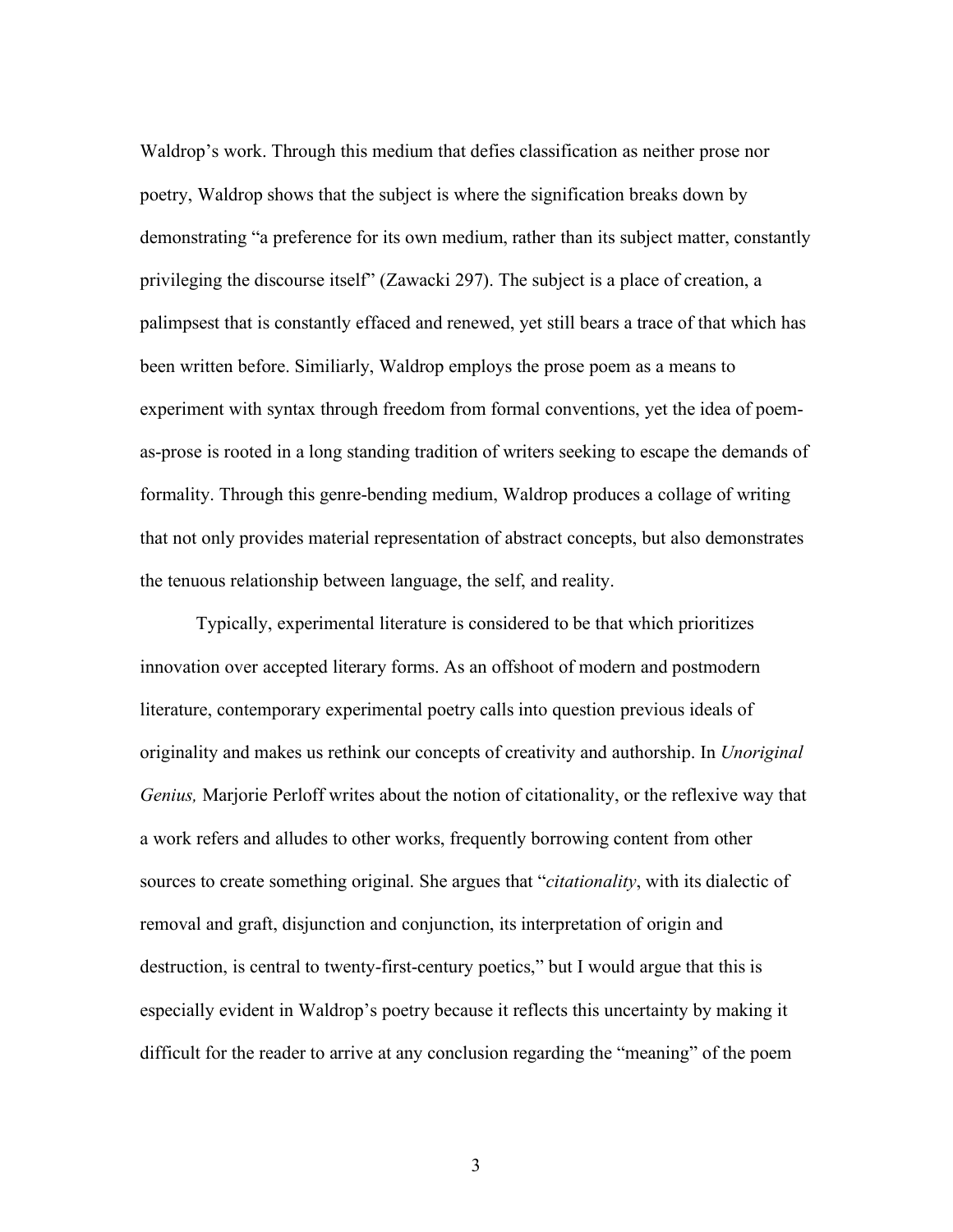(17). Rather than appearing as a source of objective reality, her work raises the question of how we can possibly know ourselves when we can't be assured of what we know about the world to be true.

As the modern notion of the unified subject gives way, so does the notion that language comes from a supernatural power. The author's inspiration, or the source of his or her words, was not a message from a god or a muse; rather, it was simply other words. Upon the realization that everything has already been said, that human beings will be forever subjected to the limits of language—that we are perpetually contained in a cliché—the concept of originality quickly gave way to borrowing and collecting, a type of collage or a pastiche. "My main tool is collage," Waldrop writes in her essay "Why Prose Poems," "which brings with it displacement and dialogue, makes audible that we always write on a palimpsest. Though what matters most to me while composing is the cut, the fragmentary, 'torn' nature of the elements, and the spark given off by the edges" (242). *Driven to Abstraction*'s prose poems are a collage that echoes this idea of displacement, both in terms of content and its visual representation on the page. The first section of the book, "Sway-Backed Powerlines," is composed of five poems, with each stanza written in paragraph form, centered and justified at the top of the page. The text is not broken up by indentations, line breaks, or quotations, leaving the reader to search for arrangements that might help construct the flow of ideas. By isolating these small sections of text, Waldrop displaces the parts from the poem as a whole, but also removes them from any large unifying body. All the parts look the same and the ends are indistinguishable from beginnings. Like a set of index cards tacked to a corkboard, these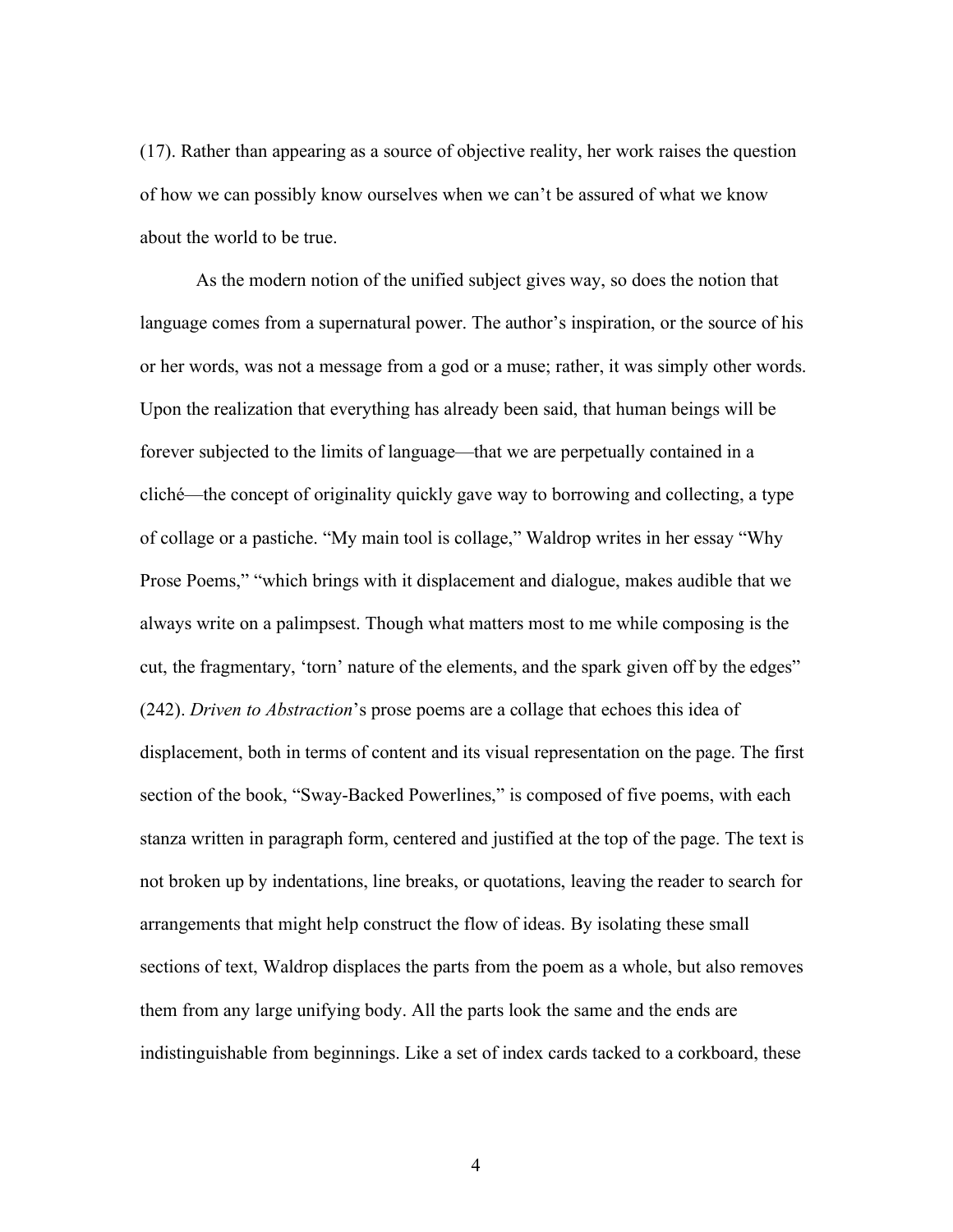poems recall text ripped from its sources and arranged in haphazard, non-linear, nonchronological manner that prizes the visual form over imagined content.

Preference toward the visual aspects of language is characteristic of concrete poetry, an experimental movement that prizes form over content with a focus on the visual appearance of the words on the page. Waldrop describes concrete poetry as "a revolt against the transparency of the word," making "the sound and shape of . . . words [the] explicit field of investigation" ("A Basis of Concrete Poetry" 57). Waldrop writes that concrete poetry's most obvious feature is its emphasis on the visual opacity of the signifier. In her poetry, the sentence is "replaced by spatial arrangement." Usually, she continues, "we do not . . . *see* words, we *read* them, which is to say we look through them at their significance, their contents" ("A Basis of Concrete Poetry"). Waldrop encourages readers to see the words on the page. Words are no longer simple representations of abstract concepts; instead, they become the material body of the poem. In response to Susanne Langer's statement that "A symbol which interests us also as an object is distracting," Waldrop writes that "this distraction is exactly what I want, what poetry worth the name gives us: a word that does not disappear into its meaning, a word-thing, palpable, a sensuous, sounding body. The word made flesh" ("Why Prose Poems" 243). At the bottom of each page in her tribute to John Cage, "Music is an Oversimplification of the Situation We Are In," a twenty-four page prose poem written in the same singleparagraph-per-page style mentioned previously, is a running footer of words that seem to be ripped straight from the dictionary. Beginning with "a abolish absence acceleration accordingly action admit against all almost ambient ambiguous/ American among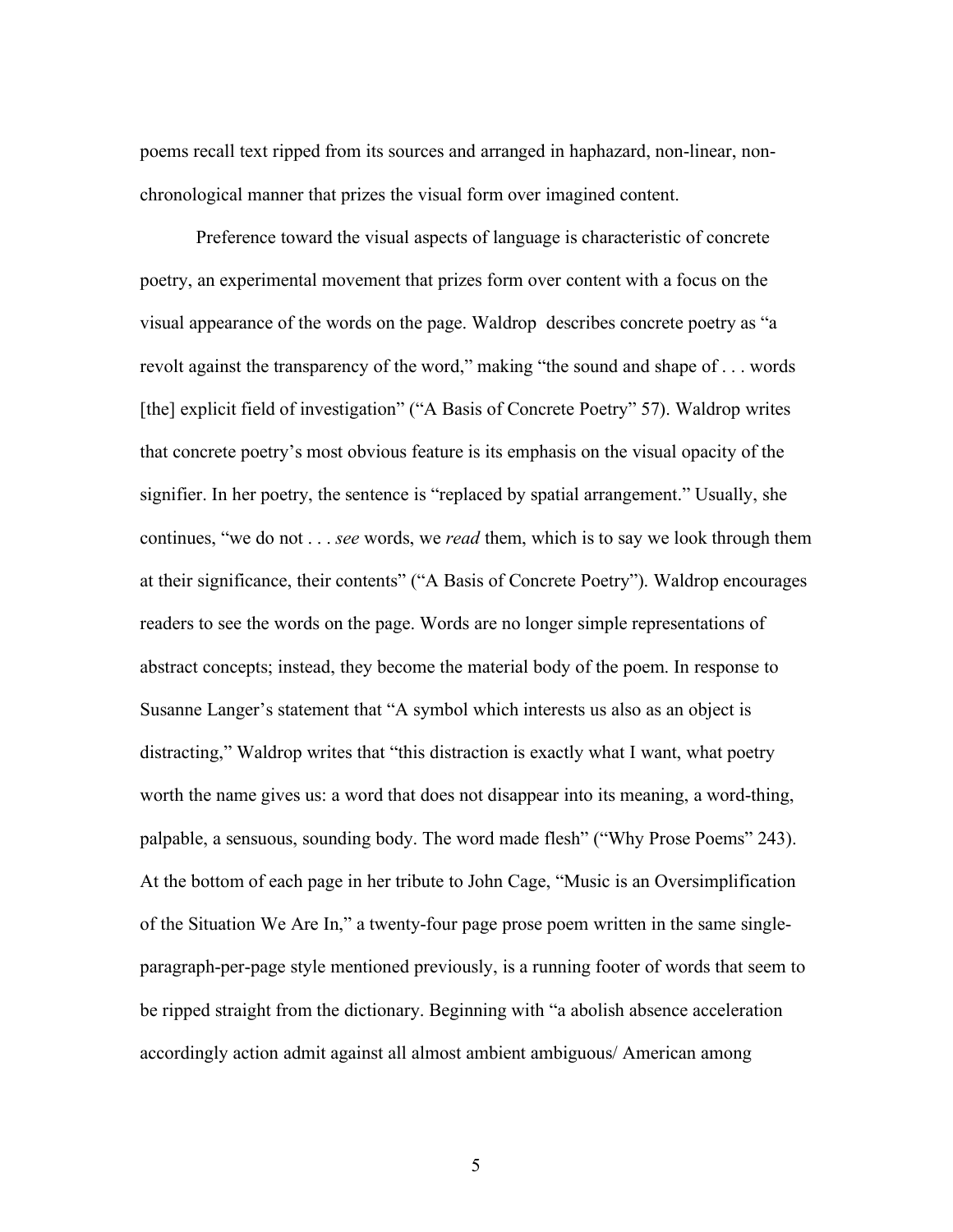anechoic animal another anxiety any art at atmosphere atonal attention audience" and ending with "unpredictable urgency vertigo vibrate vigor voice wake war watch water wave wear weather welcome wheel whistle wildflowers winter without woodwinds world written year yes zero," these words have no relation to each other except by how they are arranged in the alphabet, which itself is completely arbitrary. But through this alphabetical grouping, the similar words form an alliteration which provides a sort on continuity among them, "the sensuous sounding body" of the poem.

In "Why Prose Poems," Waldrop describes her interest in not only the rhythm of the words, but also in potentialities offered by the silences, which "suspend the assurance of a statement to reintroduce uncertainty, possibility, potential" (241). While a blank spot on a page would commonly indicate an emptiness devoid of words, the objects that normally inhabit a poem, Waldrop is able to turn these spots of emptiness into the subjects of her work. In the section of *Driven to Abstraction* titled "What has Become of the Subject," there are poems about zero, paper money, and Vermeer's painting, in which she notes "More pressing absence is marked…The very space a function of the brain" (105-6). The spaces here represent that which cannot otherwise be represented. They are the excluded middle, an incomplete body, the marginalized margins, an abstraction made material through typography, but they also are the foundation of her work. The poetic spaces are fixed and rigidly demarcated, but everything else is ambiguous. Through these spaces, Waldrop shows us how language is reframed and displaced (and, by default, how we, as human subjects, are displaced as well by a language not our own). The text is framed and reframed by nothingness; the only frame of reference is a blank space.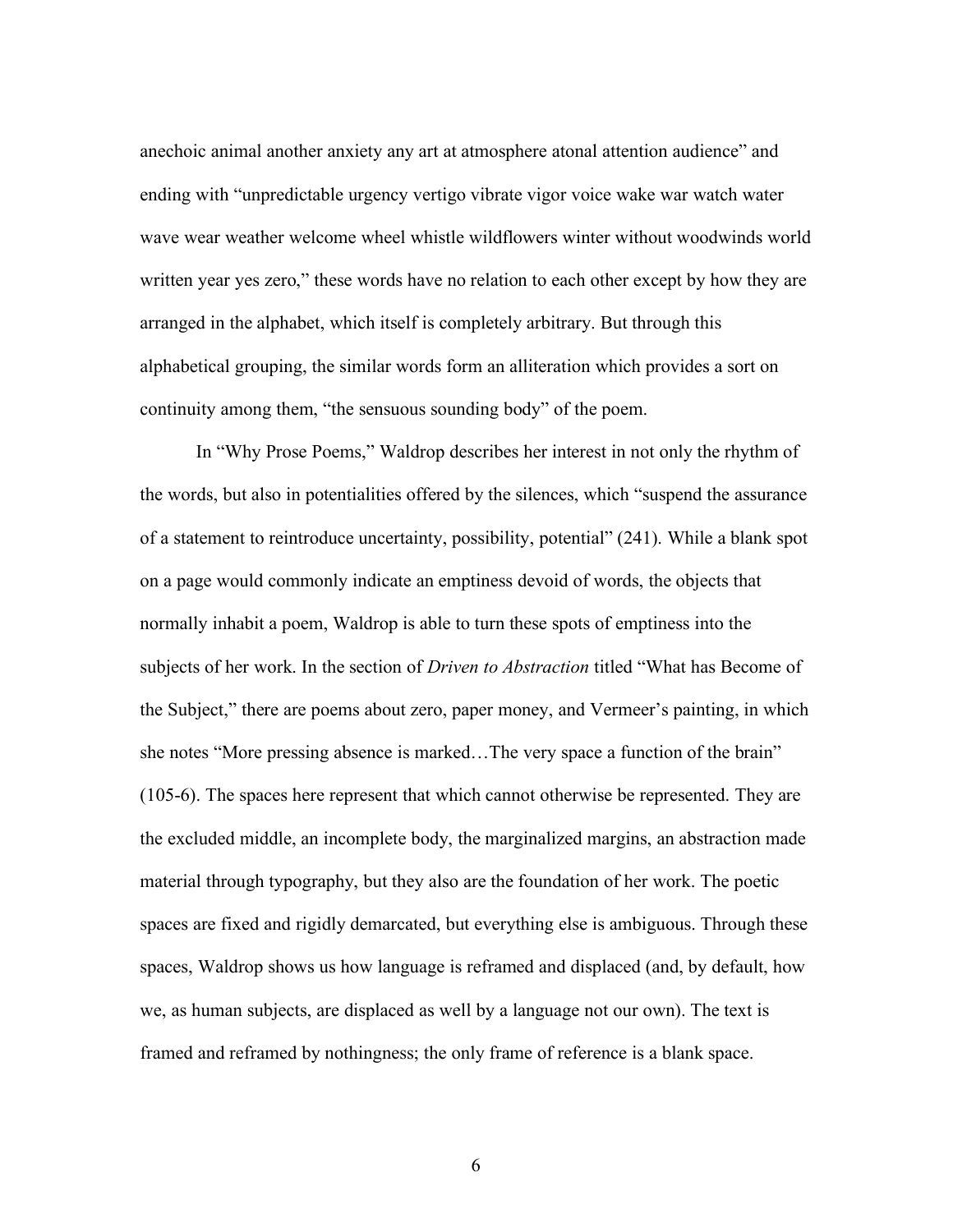In *Driven to Abstraction*, Waldrop's unconventional syntax employs a variety of rhetorical devices in order to draw attention to the mechanics of meaning rather than the object itself; how the meaning is produced is as important, if not more important, than the meaning itself. Unlike the concrete poets who relied on the visual aspects of language, the Language poets such as Charles Bernstein, Lyn Hejinian, and others, emphasize the reader's role in constructing meaning through transposed syntax and distorted grammatical structures (which conceal relations of power) "so as to enter the hinterlands of knowledge obscured by the walls of conventional language" ("Rosmarie Waldrop"). I have an interest in the ways Waldrop obscures conventional language, but I am also interested in the ways Waldrop employs rhetorical tropes and schemes (which have a long history) to do so. The syntactical vacancies provided by Waldrop's use of elliptical expressions, namely anacoluthon and anapodoton, in which seemingly-necessary grammatical structures are omitted and expectations are interrupted, mirrors the theme of displacement present throughout the book. The subject has been consumed by signifiers, leaving an empty container that simultaneously tempts with the promise of meaning while proclaiming there is none. "If the mechanisms of subjectivity are disturbed," Waldrop writes, "it requires a total restructuring of the world" (*Driven* 33). Since what we know of "the world" is often dependent on perception, the root of all memory, and given that what we comprehend is often dependent on language, Waldrop's distortions of subjectivity raises not only epistemological concerns, but also an ontological one. In this essay, I will focus on how language displaces us or makes us cliché-ridden; I will also demonstrate Waldrop's ability to exploit this gap between signifier and signified,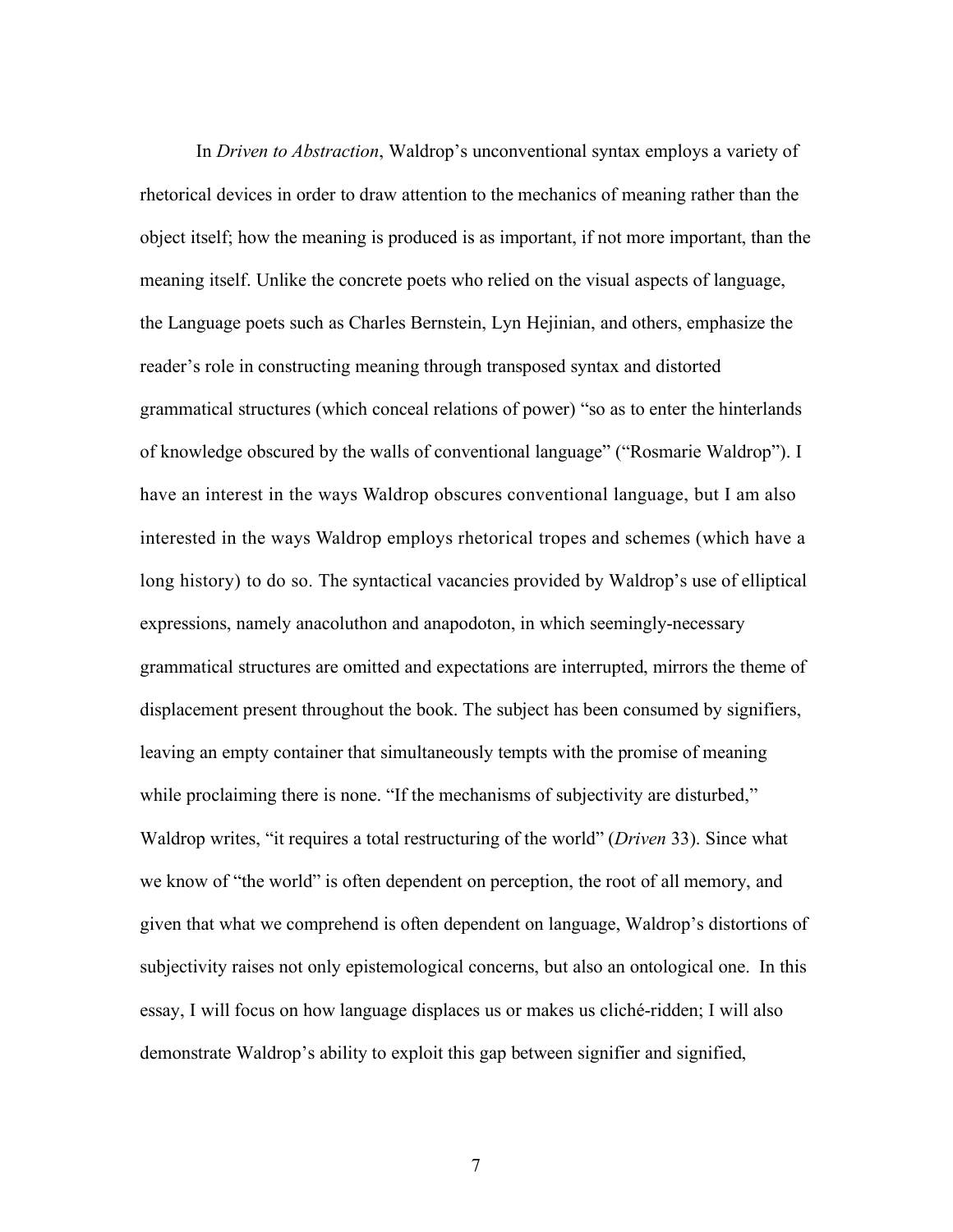language and "reality," a gap that results from the missing signifier. Through a reading of Waldrop's poetics, and by paying particular attention to the poem "Time Ravel," included in Waldrop's *Driven to Abstraction*, I will argue that language can help us to rethink creativity and subjectivity today.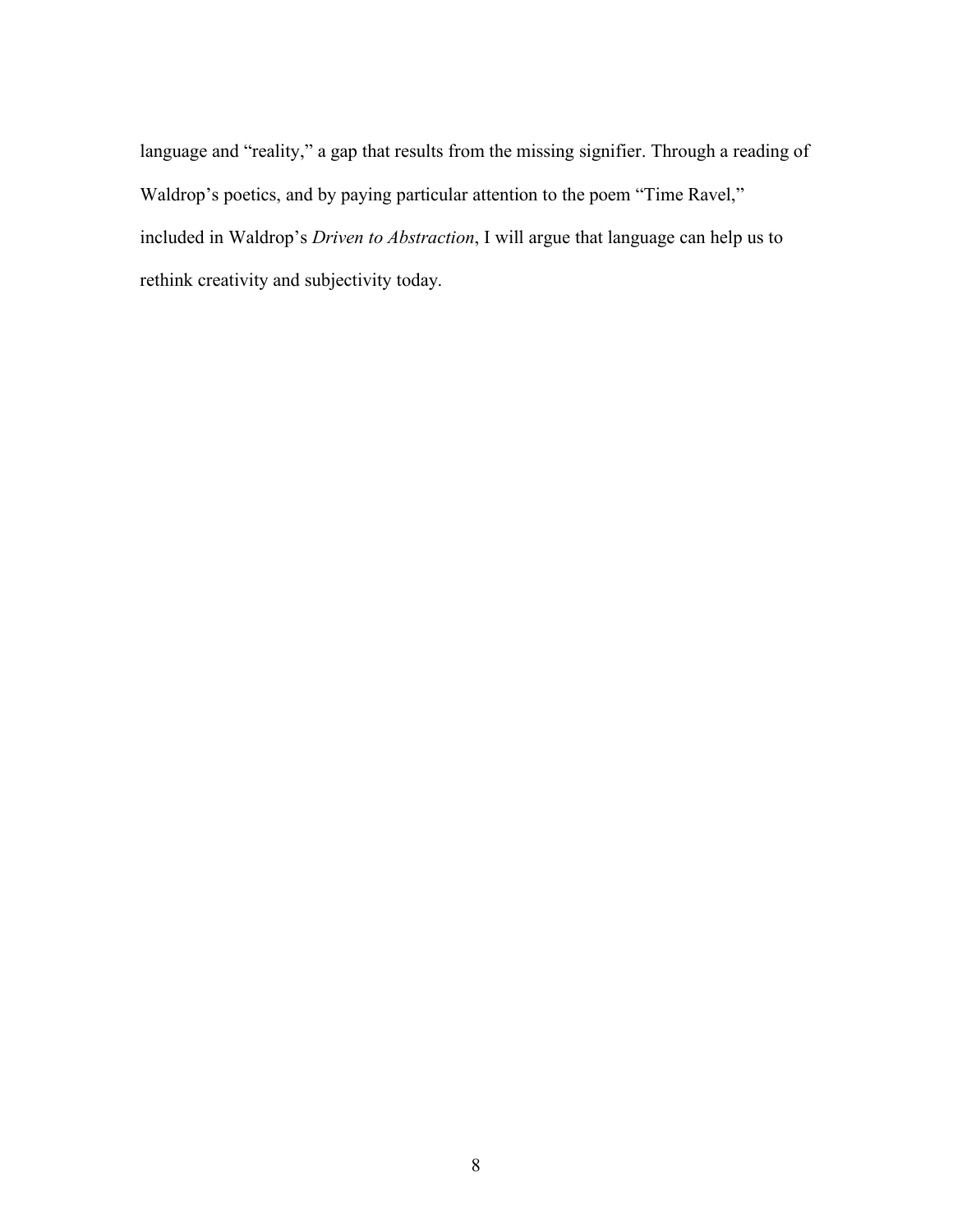### *DRIVEN TO ABSTRACTION*

True to its title, *Driven to Abstraction* takes the reader on a journey toward nothingness where desubjectification is made into the subject of the work. The book begins with a poem entitled "All Electrons are (Not) Alike," electrons being the imperceptible and intangible building blocks of all matter in the universe, and ends with a poem entitled "Zero, or Closing Position." All the poems emphasize the paradox of materiality that gives birth to nothingness (or vice versa), and explore how infinity can lie in an empty gap. "Like zero," she writes in "Vanishing Point," "You agree the point represents, within the physical scene, a definite location. Location, however, vanishing toward the infinite" (93). Through the concept of zero, a mathematical placeholder that not only represents an absence of numerical value but also symbolizes a circle which contains an infinite set of points, Waldrop offers a new perspective on what reviewer John Paetsch calls "an indeterminate multiplicity" of "the obscene center" ("More Vans"). The book's title comes from the poem "A Feeling of Absence," in which Waldrop writes about the idea of a nothing that gives birth to a something: "If signs create the very objects they were thought to represent, if shadow be the cause of substance, thought provoking matter, then it's illusory to think objects come first. Though they contain the infinite…An illusion whose nature we had forgotten and therefore took for truth" (111). She presents reality as a simulacrum that is neither objective or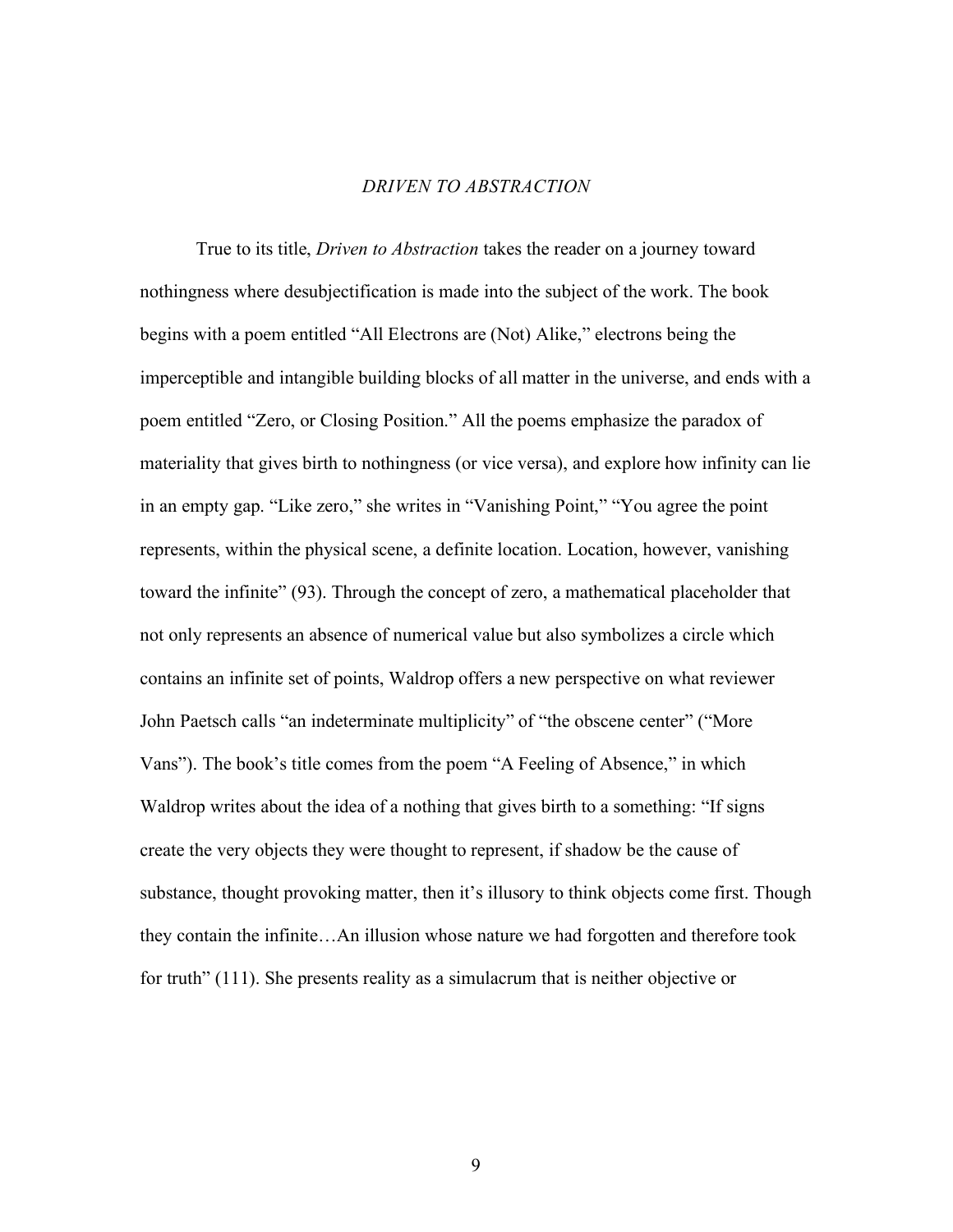subjective. Neither privileging form nor content, Waldrop's work is both theory-heavy and visual. Her inspiration comes from math, history, and science: an intellectual collage.

Identification with the intellectual is a hallmark of the language poets, and Waldrop is no exception. *Driven* name-drops philosophers from Plato to Kant, religious figures such as St. Augustine and Meister Eckhart, various artists and composers, and even physicist Stephen Weinberg. Her work relies heavily on the theories of language provided by Ludwig Wittgenstein, Jacques Derrida, and Jacques Lacan. Yet, Waldrop also demonstrates a fascination with geometric principles, as evident in the poem entitled "A Little Useless Geometry Other Matters," in which each stanza/paragraph/page bears the title of a geometric term including "Point," "Line," "From Figure to Proposition," "Volume," and "In All Parts Equal to Itself." In contrast to Waldrop's language which is arbitrary, ambiguous, and an unreliable source of meaning, geometry provides defined terms, figures, and proofs. In the section "Cylinders," she writes: "Vertiginous verticals. We don't count on them though they are the fingers of the earth, but recognize them as doric, ionic, corncob. Or was that corruption?" (22). The solid figure of the cylinder is depicted in a language that contains dual meanings (as in the phrase "count on them") and makes associations based on the way the words sound when spoken (the alliteration of the /v/ and /c/) and the senseless is used to describe the sensory. This juxtaposition of the abstract and the concrete, the subjective and the objective is a recurring theme in Waldrop's work, especially in *Driven to Abstraction*.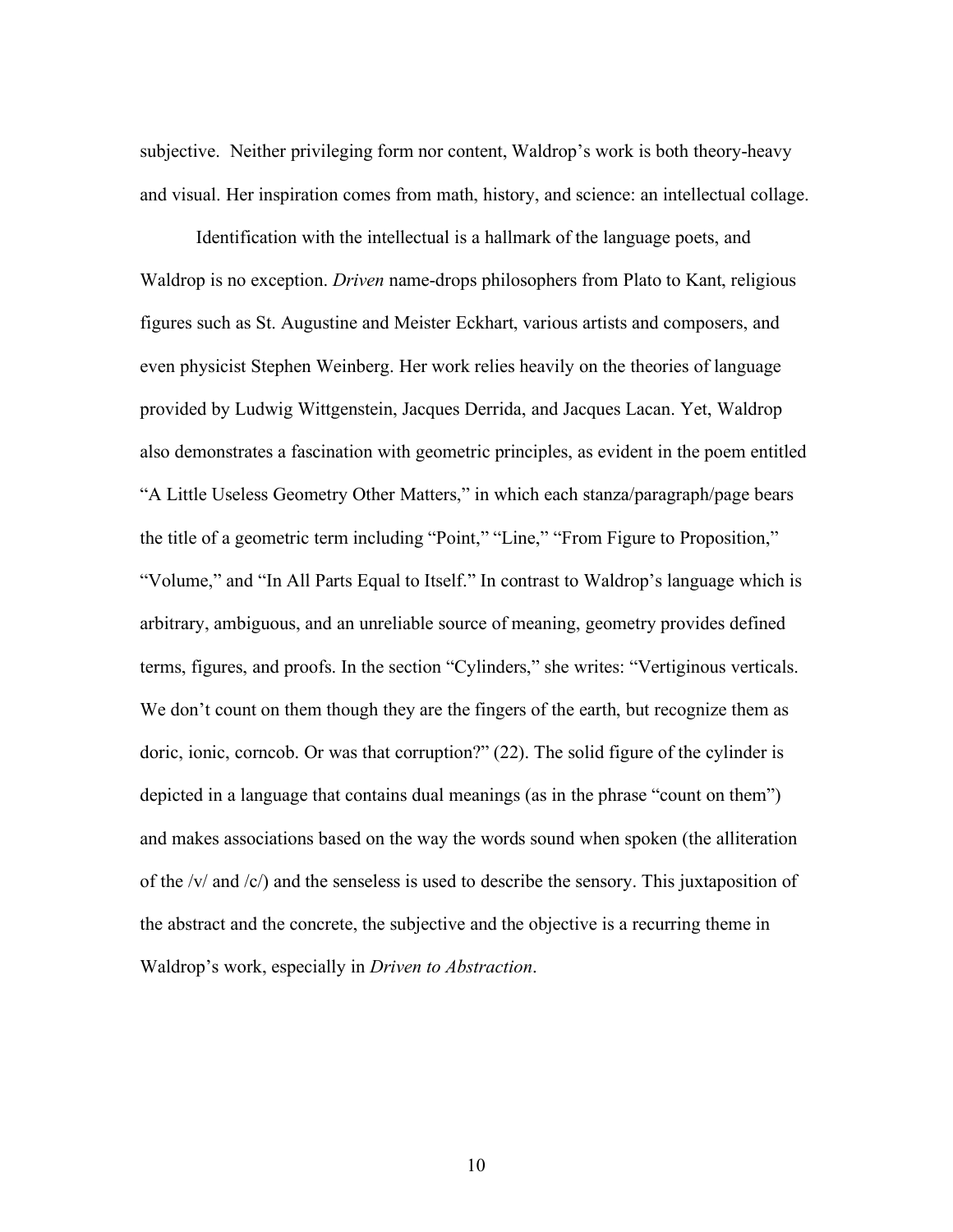#### WALDROP AND THE DEATH OF THE SUBJECT

*Ulysses fights his way back to an Ithaca with four-lane highways. Where serfdom has been replaced by alienation, anomie, anxiety.* 

Waldrop describes the "death of the subject" as "where serfdom has been replaced by alienation, anomie, anxiety." Ties to an outdated notion of "master" have been replaced by an empty gap left by the subject's death. According to Etienne Balibar in *Who Comes After the Subject*: "the time of subjects coincides with that of absolutism. Absolutism in effect seems to give a complete and coherent form to a power that is founded only upon itself, and that is founded as a being without limits (thus uncontrollable and irresistible by definition). Such a power truly makes men into subjects, and nothing but subjects, for the very being of the subject is obedience" (*Who*  25). If the subject is dependent on obedience to an absolute power, then loss of subjectivity implies that a freedom of sorts has been gained, as one is no longer subject to another (as serf to a Lord, for instance). To Waldrop, this freedom comes in the form of language, "A complex song of if and though I never had a voice. To introduce an exclamation, condition, stipulation, untenable argument, or wish" (36). The first part of this line contains no predicate; its subject is an apodosis which lays out the framework of a language contingent on losing the ability to speak. The conditional makes possible the speech in the subject-less anapodoton of the second part. By subverting the standard conventions of syntax, Waldrop demonstrates a mastery of a language by a desubjectified subject with no master.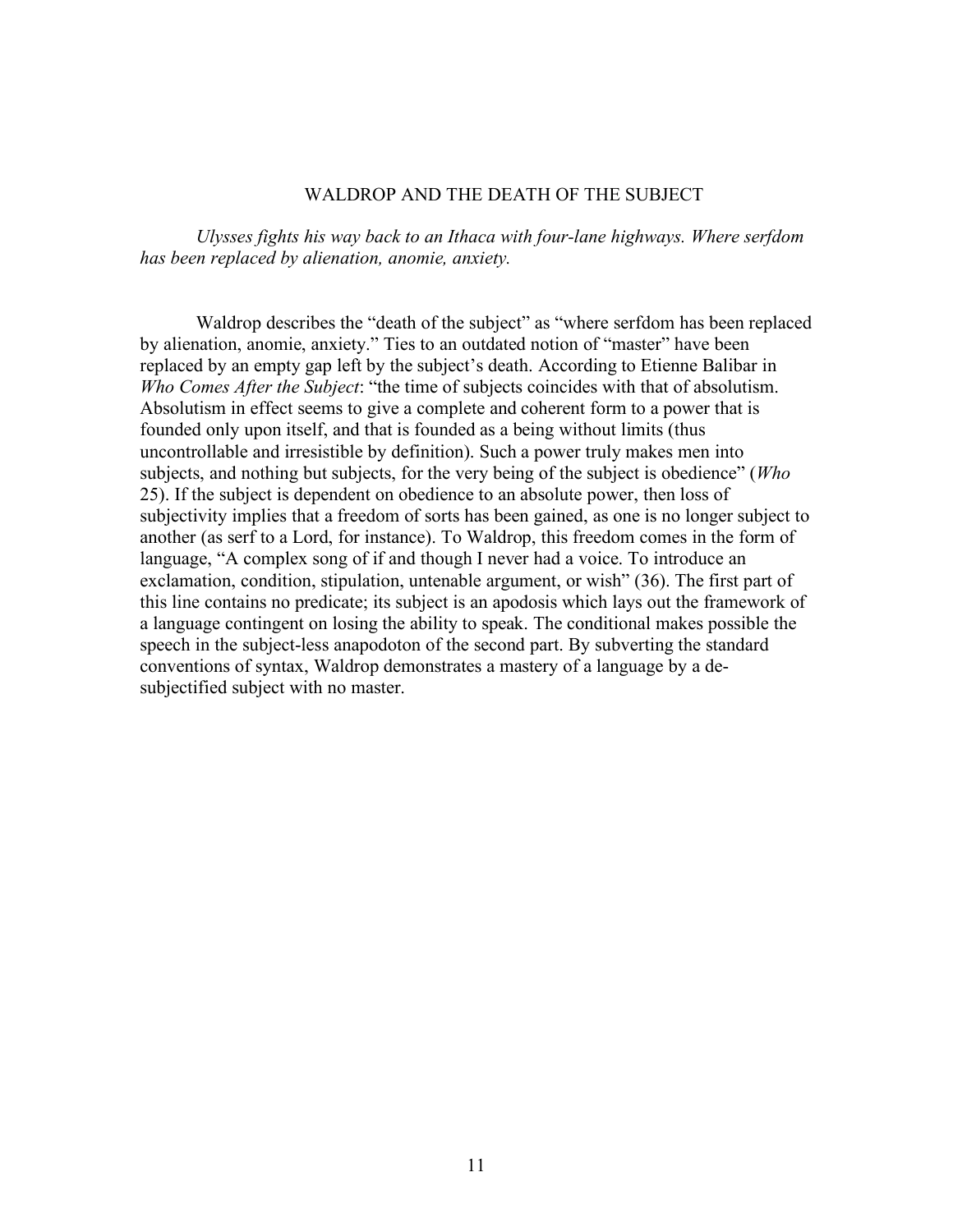# MIRROR STAGE

*How can I remember my parents if I need to run my hands over my body to make sure it is there.* 

According to Jacques Lacan, the mirror stage occurs when a child is able to recognize his reflection, or when he is first able to perceive him or herself as an object. This marks the beginning of the duality between not only the ego and the body, but also between the real and imaginary. The reflection in the mirror provides the child with a visual identity to accompany a self-perception that up until then has only been fragmentary. "It is not that our sensations need to match images in the brain," Waldrop writes, "but that the brain needs a body for a frame of reference" (35). Since one is only able to see a limited portion of his or her body, the mirror provides the brain with knowledge of the body through an illusion (for the image in the mirror is after all, only glass).

The mirror stage has also a significant symbolic dimension. When the child has assumed the image of his or her own, the figure of the parent (usually the mother) becomes the Other, who confirms the child's individual identity. Waldrop questions what happens to this parental figure when the subject learns to question his or her subjectivity: "How can I remember my parents if I need to run my hands over my body to make sure it is there" (32). Though the sentence is phrased as a question, Waldrop neglects the question mark and employs a period instead. A question leaves space for possible answers; it is an abstraction in the way that it is devoid of any representational qualities. A statement, on the other hand, is commonly thought of as fact or a purveyor of truth. Additionally, while the grammatical construct of a statement necessarily includes a subject, the subject of a question is often ambiguous. Alain Badiou, the contemporary philosopher, writes that "The subject is the local or finite status of a truth," which means that when the subject is called into question, so is the notion of truth (25). "Does this fit my image of the real?" Waldrop asks. Not only is reality here an image, and an objective one at that, but the grammatical subject of the sentence is also an enigmatic pronoun (which refers to "glitter in the brain" of the previous sentence, a metaphor which does not refer to a specific object, but rather the idea of disorganization and disjunction) (30). The subject exists in its capacity to question itself, and indeed Waldrop's many questions do just that, asserting her subjectivity through the process of questioning it.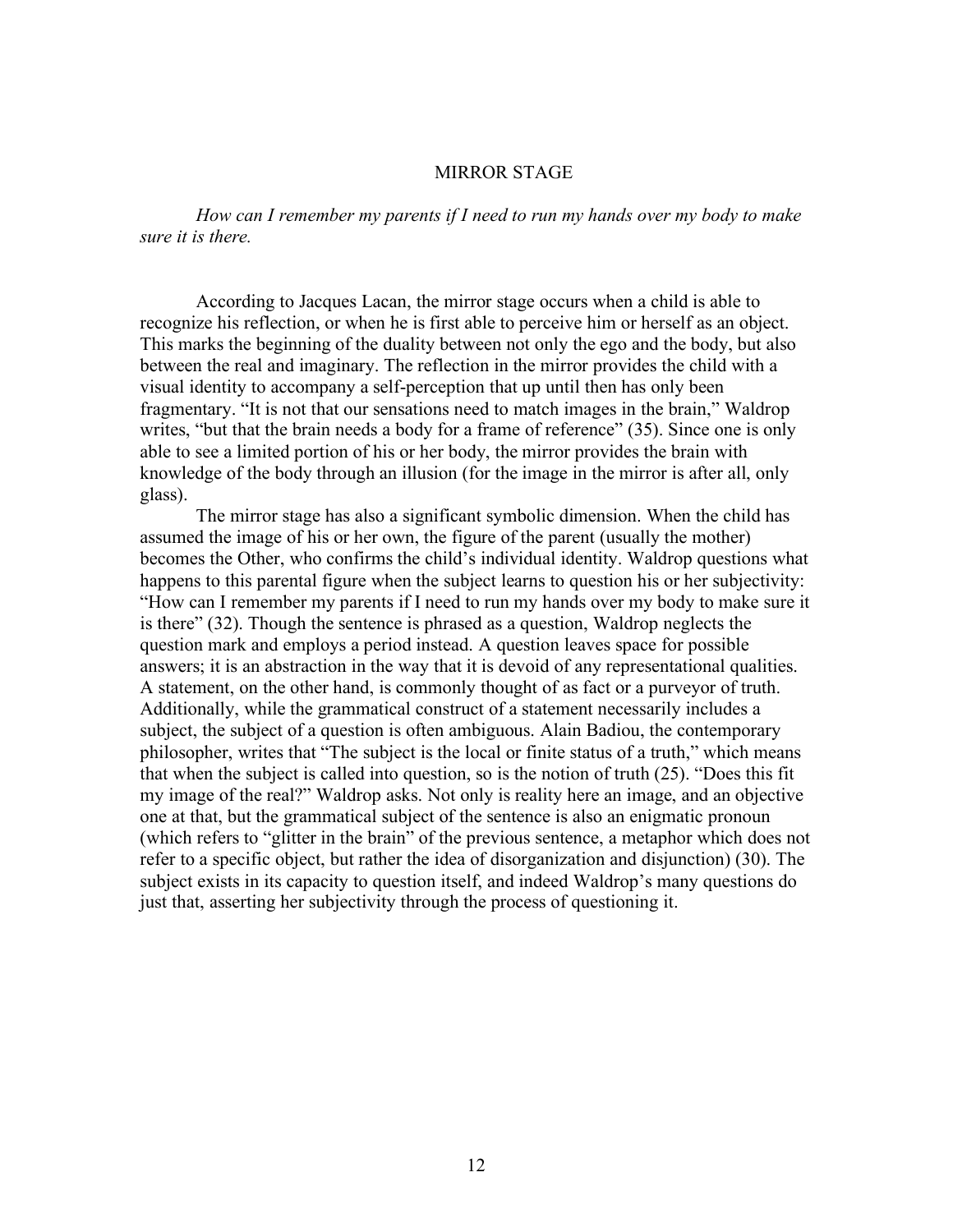#### NAMES

*Names multiplied in the wake of caravels, clippers, communicating vessels.* 

In seeming contrast to the idea of the subject as one who questions his or her existence, other notions of subjectivity focus on the ability to name. Hegel states that the "ego, which is this abstract being, is, because subjectivity, at the same time the power over the different names- the link which, having nothing in itself, fixes in itself series of them and keeps them in stable order" (*Theories* 87). Waldrop asserts this abstract ego through her many asyndetic lists. "Merriment (obs.), caprice, spite, anger, malice, moroseness, melancholy" she writes, assigning names to the myriad of human emotions, delineating a self through a list of abstractions with no subject, maintaining a private order and meaning through these words. According to Hegel, names are "the externality of intelligence to itself" because they give an existence to the content of thought (86). But when written, names also become the material content of thought. Thus, through the act of writing Waldrop not only asserts her being, but also her ability to create material proof of her existence. To quote Roland Barthes, "The Word here is encyclopaedic, it contains simultaneously all the acceptation from which a relational discourse might have required it to choose. It therefore achieves a state which is possible only in the dictionary or in poetry- places where the noun can live without its article- and is reduced to a sort of zero degree, pregnant with all past and future specifications" (*Writing Degree Zero* 48). Without their specifying articles, Waldrop's noun-names hang in a balance of incomplete signification. Isolated, these words offer a precise meaning, but collectively form an abstraction when removed from the sentence structure.

Names in Waldrop's work also function as a representation of patriarchal power. The first poem in *Abstraction*, "All Electrons are (Not) Alike," draws comparisons between the biblical Adam who created his dominion by naming the objects around him and the European explorers who attempted to do the same through the process of renaming and subsequently forgetting native culture: "Columbus erased heathen names like Guanahaní. Christened the islands to become king of the promised land. As Adam, who "called the animals by their true names," was thereby to command them" (11). While the subject is the one who names, the name also indicates that which is subjected. Through the idea of these explorers, Waldrop seems to suggest that these names are not permanent, they are "multiplied in the wake of caravels, clippers, communicating vessels. The spelling capricious…as the winds" (35). The subject is the ephemeral name; its identity is that of forgetting.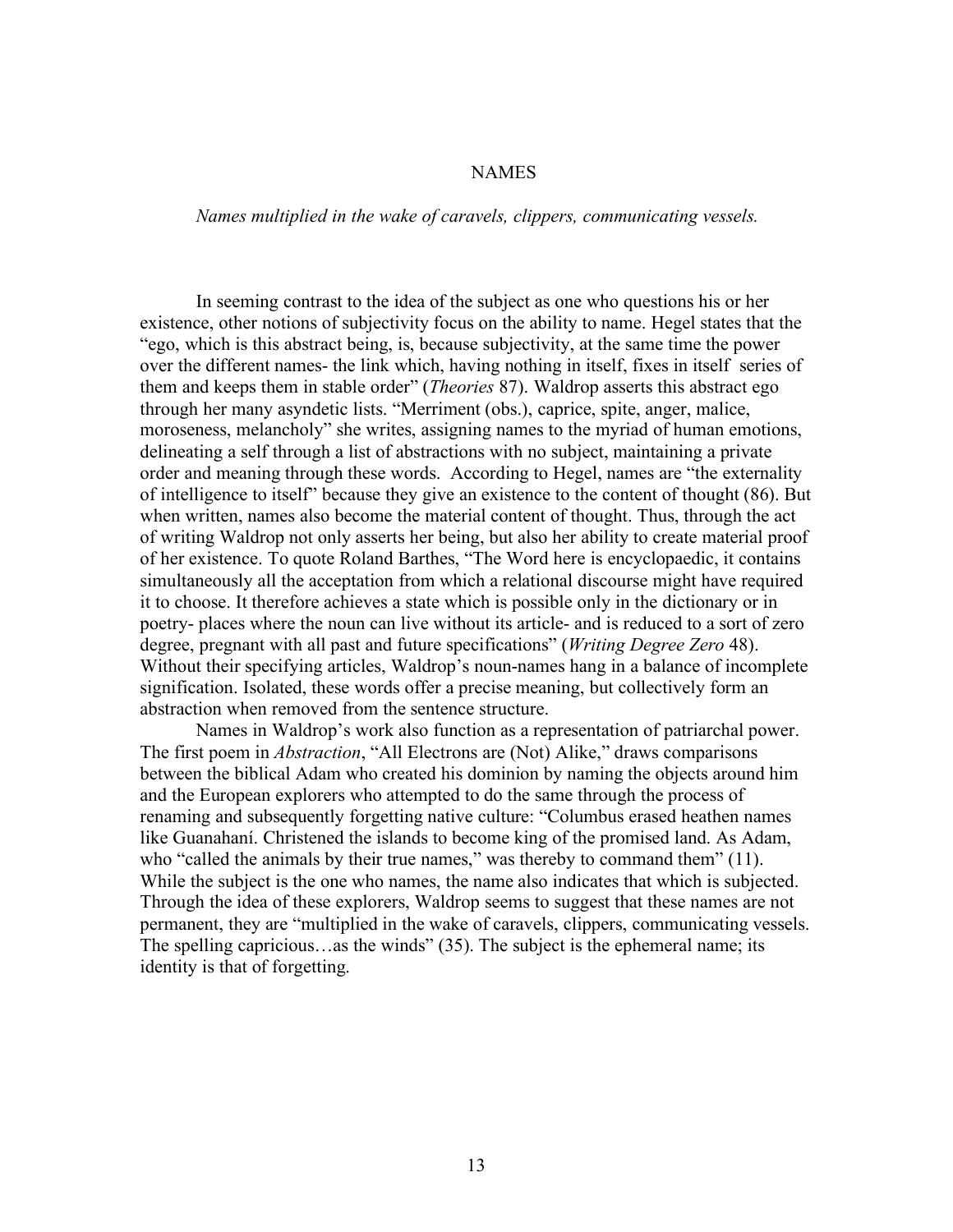# FATHER

*I can't hear my father's voice, moored as if among antipodes, articulation hindered by head hanging down and a spill of oceans.* 

Waldrop's father figures as an abstraction, or a rumor of her creation or existence as she has no direct evidence of her conception besides herself. He first appears in "Time Ravel" "reading at his desk," establishing the correlation between language and paternity (29). According to Lacan, the father is associated with the subject's entry into the symbolic realm of language, which permits the birth of the ego, yet also functions to sever the bodily, pre-linguistic attachment to the mother. Indeed, in "Time Ravel," this linguistic father is presented to us in between a reference to "the dead" and a list of words: "read, road, door" (29). Since the list is asyndetic, as there are no conjunctions linking the terms in the series, the reader is free to determine what connection (if any) can be made. By situating the paternal figure between loss and the realm of abstract symbols, Waldrop suggests that he is responsible for her feelings of dissociation from the material (and maternal) body; but she also suggests that he is to be credited with enabling her the freedom to construct herself anew through language, reclaiming the lost connection to the physical body through attention to the materiality of language. Not only does the eye perceive the visual similarities between "read, road, door," but when the words are read aloud, the tongue and mouth are engaged in producing the repeated /r/ and /d/, providing these words with a physical presence that can coexist with their abstract signification.

In "Time Ravel," the father also figures as a connection between polar opposites, "moored as if among antipodes" (33). He is the bridge between the tangible materiality of the world and the human-created abstractions: "My father's stopped reading to watch a magpie rising black and white against the sky" she writes, as the physical materiality of the bird disappears into the blank expanse of the sky. Yet Waldrop contradicts both the magpie's substantiality, as well as the sky's indeterminateness. The bird's antithetical black-and-white coloring alludes to the paradoxical relationship between color and light: while black is the absence of color and light, and can easily be perceived through normal sight, white, the totality of all colors, is frequently invisible, unless presented against the backdrop of black's void. What appears to be positive is in fact negative, while the negative is, in fact, entirely positive.

Likewise, Waldrop's sky is not an infinite abyss; rather, it is rationalized and comprehended through science and mathematics: "High spirits and cloud theory reflect in the sea and stitch coordinates toward a flight of gulls, of stairs," she writes (32). Refusing to get lost in the sky's blank vacuity, Waldrop is instead able to specifically locate herself in it through the use of "coordinates" while simultaneously mastering its power through the act of theorizing. Here we can read the image of the sky as a metaphor for language: though seemingly infinite and filled with false illusions of clouds and clouded meanings, it is still subject to the human mind. What appears to be immaterial and beyond our grasp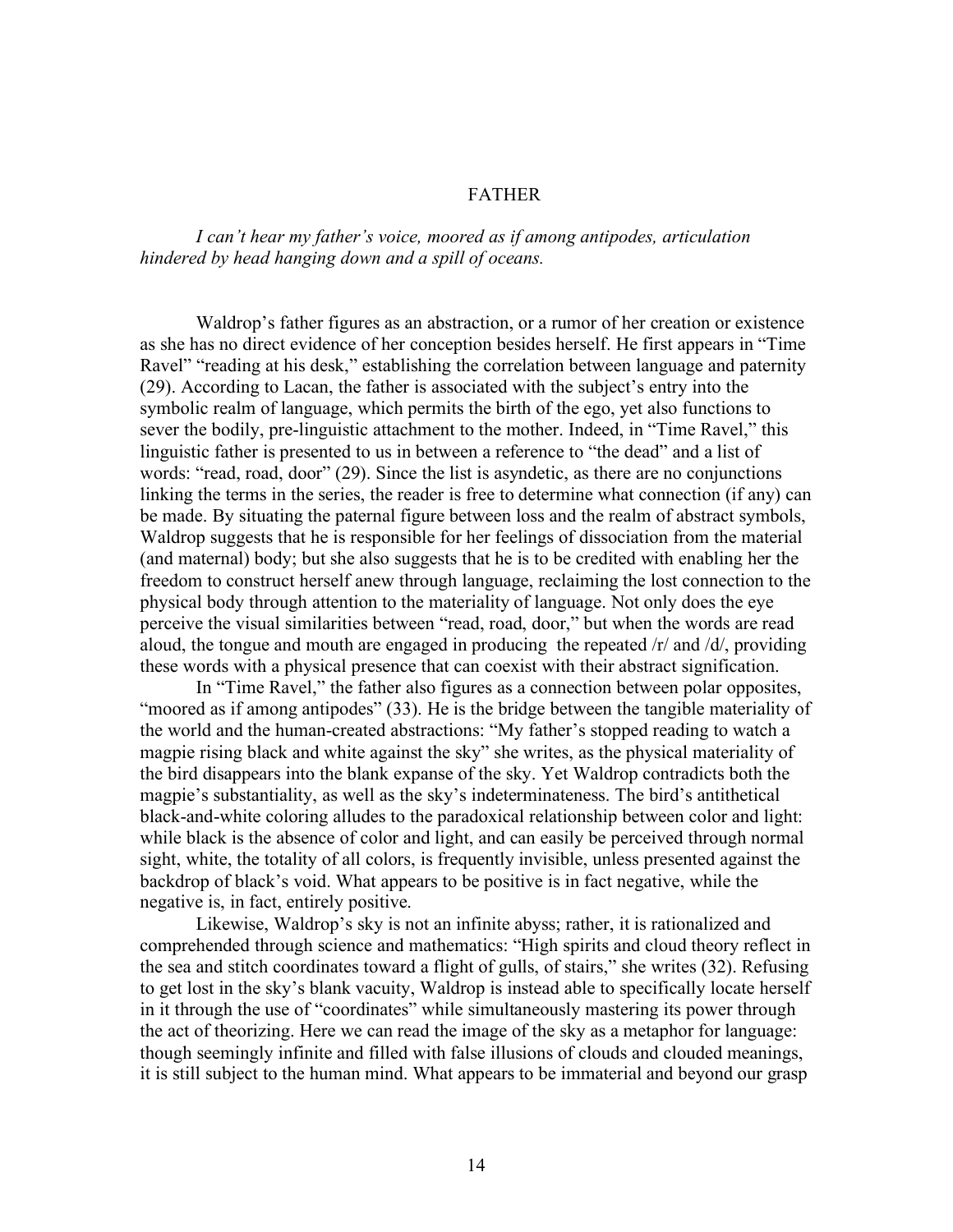is in fact grounded in the material, for though the objects depicted in the clouds are only a ghostly resemblance, they are nonetheless comprised of water droplets, a materiality that results when hydrogen is combined with oxygen.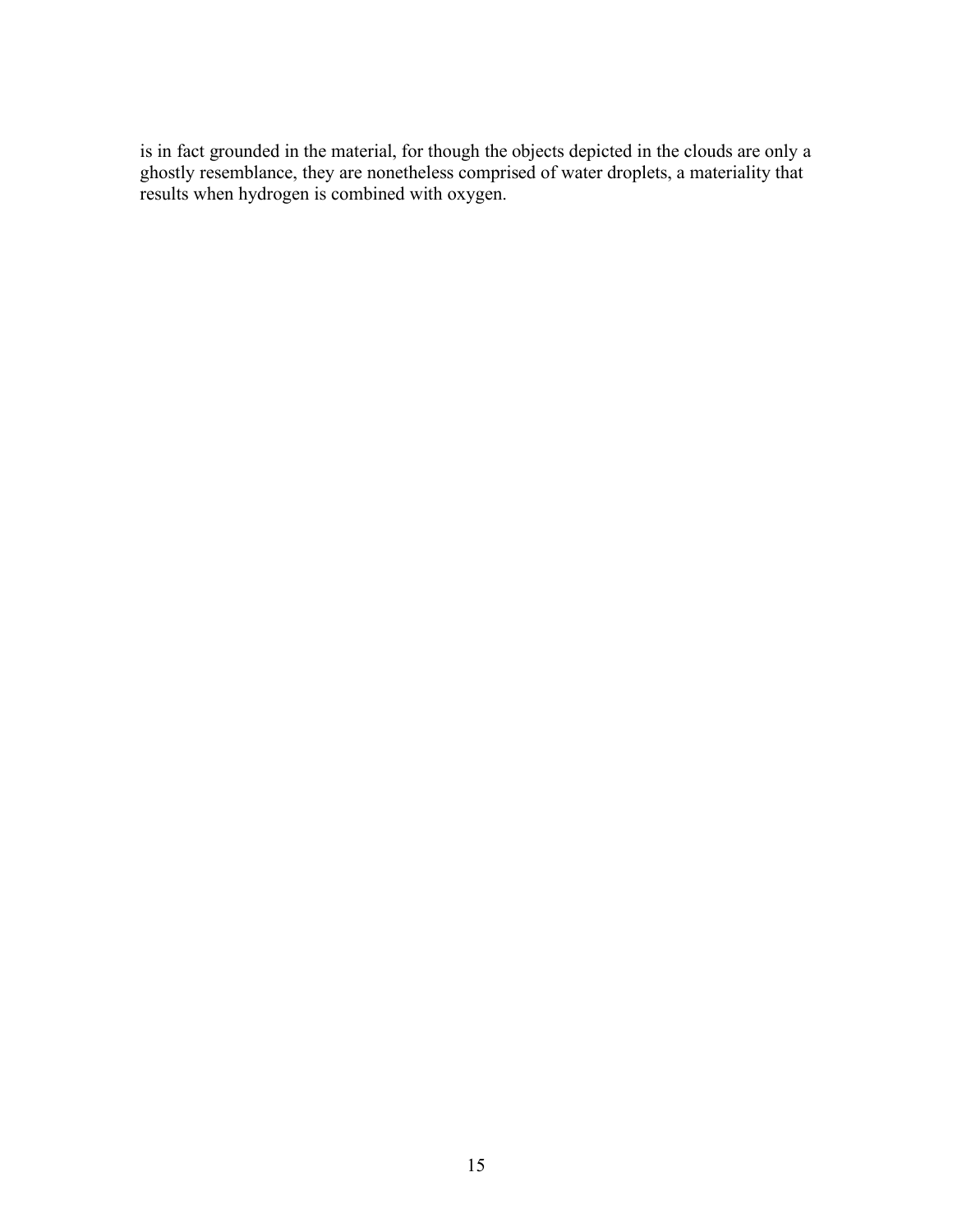#### MOTHER

*When I think of my mother I am heavy in the pelvis with the children she wanted, and begin to sing.* 

Waldrop's mother is the only material evidence of her existence, yet in "Time Ravel," she is neither wholly material nor maternal. Her "large body evaporates before I can ask her to show me the breast I did not take," Waldrop writes, affirming the corporeality of the maternal body before abstracting it into an indeterminate memory (34). Through the act of rejecting the mother's breast, the source of maternal bonding, Waldrop not only establishes an independence from traditional familial bonds, but also asserts a subjectivity not dependent on prior conventions, which is later called into doubt: "When I think of my mother, I am heavy in the pelvis with the children she wanted, and begin to sing" (36). Paradoxically, she recognizes "her" maternal figure as demonstrated by the use of the word "mother," but almost seems to deny her own existence through the use of the word "wanted," implying that to her mother, children were simply a longing, not a reality. Thus, the poet raises the question "from what am I born?"

Again employing water's materiality as a trope for fluid identity, Waldrop writes of "the memory of a big slab of ice that a man with leather mittens splits across the middle. To reveal the time hidden within where I might not find my body for the cold" (31). Though ice is usually used as a means of preventing organic matter from spoiling, Waldrop's ice preserves time as her "looking self" searches for the physical body<sup>1</sup>. The ice contains the memory of her mother, stocking the icebox, "wrapping the slab in a rag,"

<sup>&</sup>lt;sup>1</sup> Any discussion on the body must be accompanied by a disclaimer that one's relationship to his or her body is intensely personal. Though others may attempt to identify and theorize the issue of the body in regards to context of gender, sexuality, ability, et cetera, I cannot claim to know another's body as my own and cannot make an adequate generalization. According to Hélène Cixous in "The Laugh of the Medusa," women must "write the body" as a way of representing themselves through language: "I write woman: woman must write woman. And man, man" (877). As a cis-gendered female, Waldrop's writing must bear a trace of her femininity. Alicia Ostriker writes in Stealing the Language: The Emergence of Women's Poetry in America that "Poets have perennially occupied themselves with discovering analogies between the macrocosm of the world and the microcosm of the self. For many women poets at present, the microcosm means, emphatically, a physical self from which it is neither possible nor desirable to divide mental or emotional existence" (119). As Waldrop's poetry shows, while this self is comprised of unique experiences and memories, it is conveyed through the means of language which is simultaneously common and personal.

I must also recognize the privilege afforded to Waldrop and her body, as well as the privilege extended to me as a writer. Though both of us identify as female, we are also white, able-bodied, cisgendered, and currently do not experience poverty. Additionally, Waldrop may face other challenges due to her age and her status as an immigrant. I cannot proclaim to speak for everyone, but I can acknowledge the individual challenges that one faces due to his or her body and the privilege each one is afforded and denied.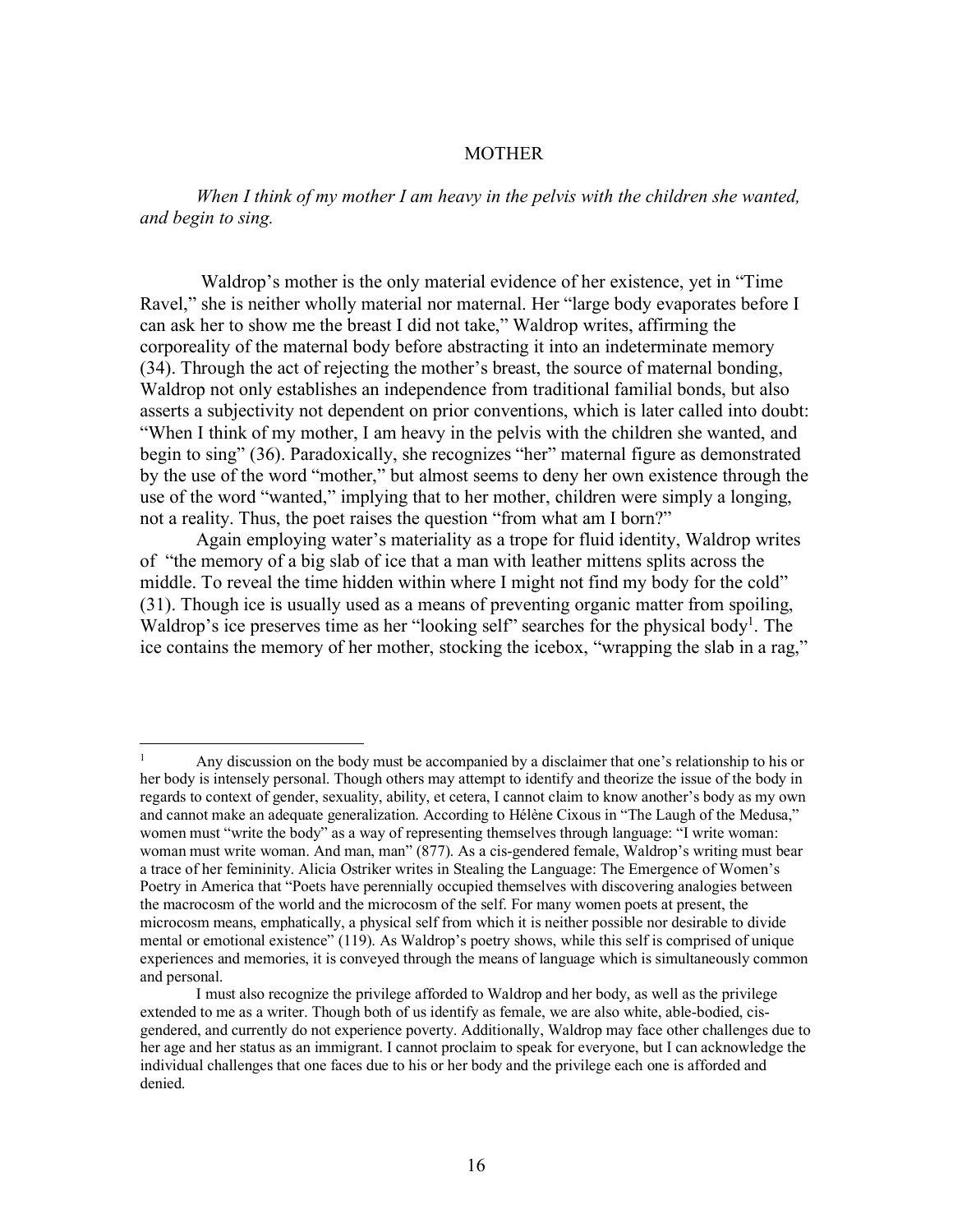but does not provide Waldrop with any identity through association for it doesn't "warm [her] enough to have a self" (31). "Bodies that cannot digest time end up being consumed by it," Elissa Marder writes in response to Flaubert's Madame Bovary, but her observation also bears relevance in the context of "Time Ravel," as the speaker of the poem is haunted by memories of the past while fraught with distress about the present, which results in anxiety regarding the future (148). Time, figured in Waldrop's poem as water that was once fluid but now frozen, has literally devoured the subject.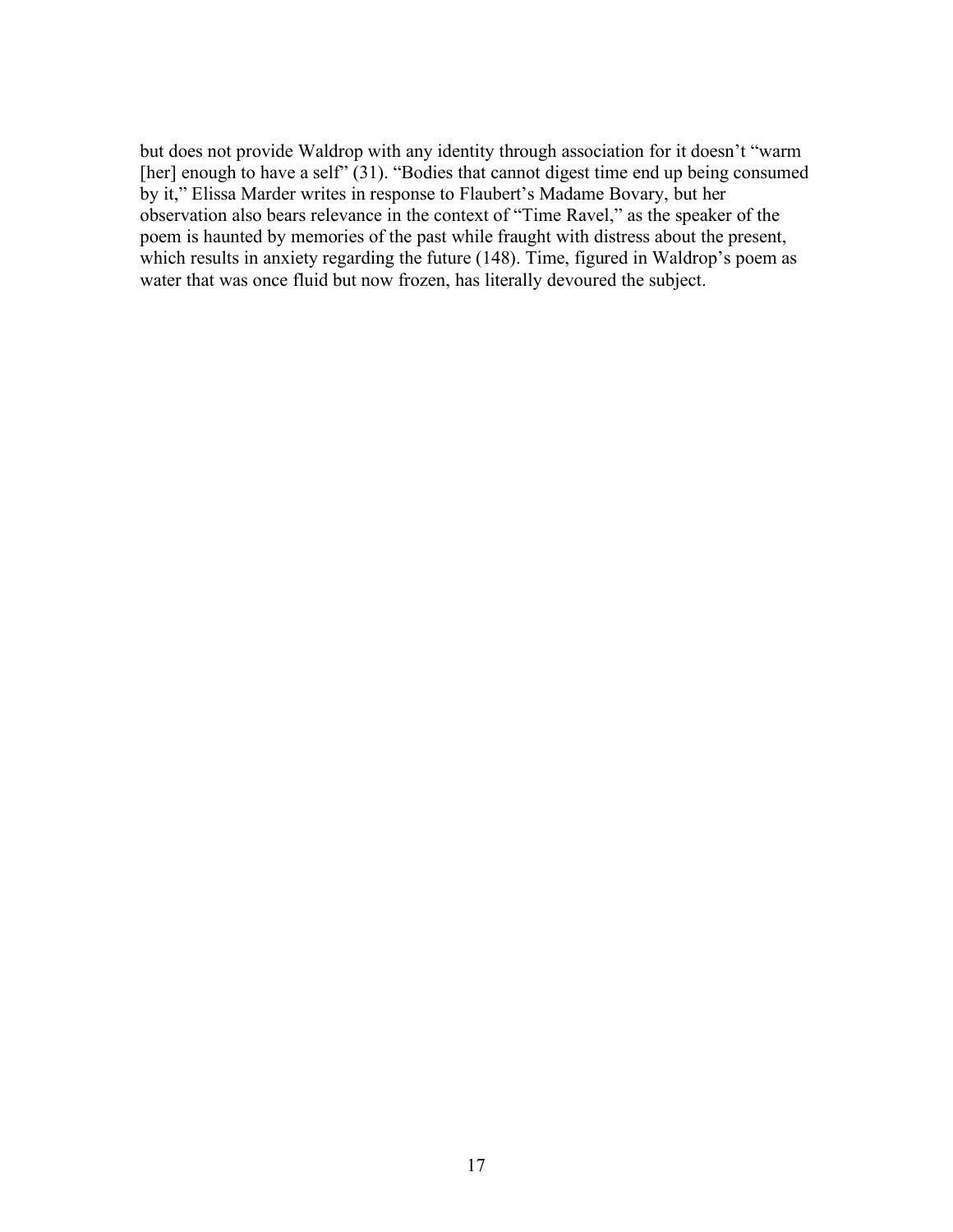## TIME

## *What does it mean to recall the past if I have little sense of the present?*

In Waldrop's poem, time does not offer a history that leads to growth. If "travel" suggests arriving at a future destination, then Waldrop's "raveled" transportation exhibits progress toward a future of abstractions. The "four-lane highway" leads to the fictional Ithaca, and "Every island Columbus found was a vow kept toward a map with no elsewhere" (29, 32). Roads are also used as a metaphor for scars: "Skin, though it takes pains to remember caresses, is marked by the roads that pain takes" (31). If we read the cliché "takes pains to remember" literally, this sentence describes the hurt needed to experience pleasure, the necessity of the distance or empty space. Read figuratively, it demonstrates the difficulty of remembering. Though the subject may be displaced and memory must be questioned, the body (as an object) endures. The "memory veers toward the surface" in the form of scars. This is "a body that has presumably survived its ability to function in the world but that bears some unspoken trace of its own remembered past" (Marder, *Dead Time* 114).

Waldrop questions the notion of progress as an advancement through space and time through the figures of Columbus and the explorers. Similarly, she questions whether their voyages and subsequent subjection of the native people brought civilization to the developing world. She describes "complex civilizations where the pace of events and cordless voices exceed all the running one can do just to stay in place" (33). Running is not a method of locomotion, but rather a way to remain static. She describes Columbus's expedition with "greed as secret motor," in which people strive to acquire material objects, setting loose a series of exchanges that amount to nothing more than "dust in everyone's eyes for private purchase and sale" (34).

In "Time Ravel," the difficulty lies in trying to locate one's self in a world where both the past and the future are uncertain. According to Jameson, "personal identity is itself the effect of a certain temporal unification of past and future with one's present…such active temporal unification is itself a function of language, or better still of the sentence, as it moves along its hermeneutic circle through time. If we are unable to unify the past, present, and future of the sentence, then we are similarly unable to unify the past, present, and future of our own biographical experience and psychic life" (*Postmodernism* 26-7). The question of "How can I remember my parents if I need to run my hands over my body to make sure it is still there" is followed by the alternative: "Or lean forward to brace against *our* element, deflect its head-on force into a more general time"(32). The displaced time is reflected in the displaced subject.

According to Waldrop, "spontaneous acts" (or those not pre-planned and done in the present) "come back as mistakes." A mistake is only noticed in retrospect, when the future proves the past to be wrong. It implies a regression, a false notion of progress. "Every island Columbus found," Waldrop writes, "was a vow kept toward a map with no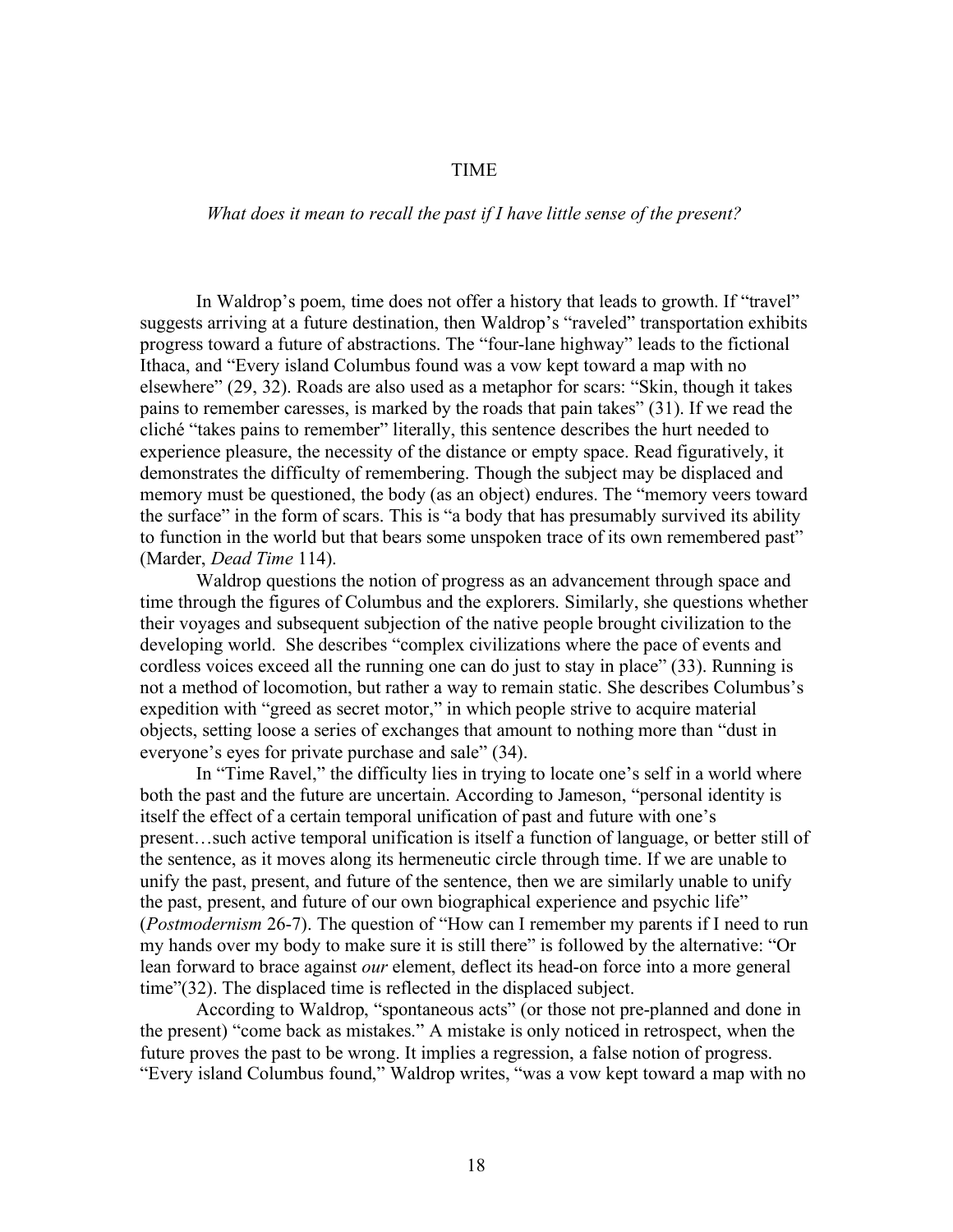elsewhere" (32). A vow is a promise for the future; therefore, Columbus's future hinges on a map, an image of the real, but one that contains real power. Conversely, Waldrop's past is also based on an "image of the real" (31). "Columbus's crew were afraid they would not come back, unable to close the loop time won't permit, but sometimes a ghost or shifting winds. Or the memory of a big slab of ice that a man with leather mittens splits down the middle" (31). The grammatical construct makes discerning any "intention" nearly impossible: while the "but" could contradict "closing the loop," or the "won't," as if time won't permit the loop to close, but the memory will. Memory allows for a return to home, or an earlier time, but also an escape from the "unbearable" present. If memories are formed through language, it follows that all language comes from the past in the form of the pastiche, collage, or cliché.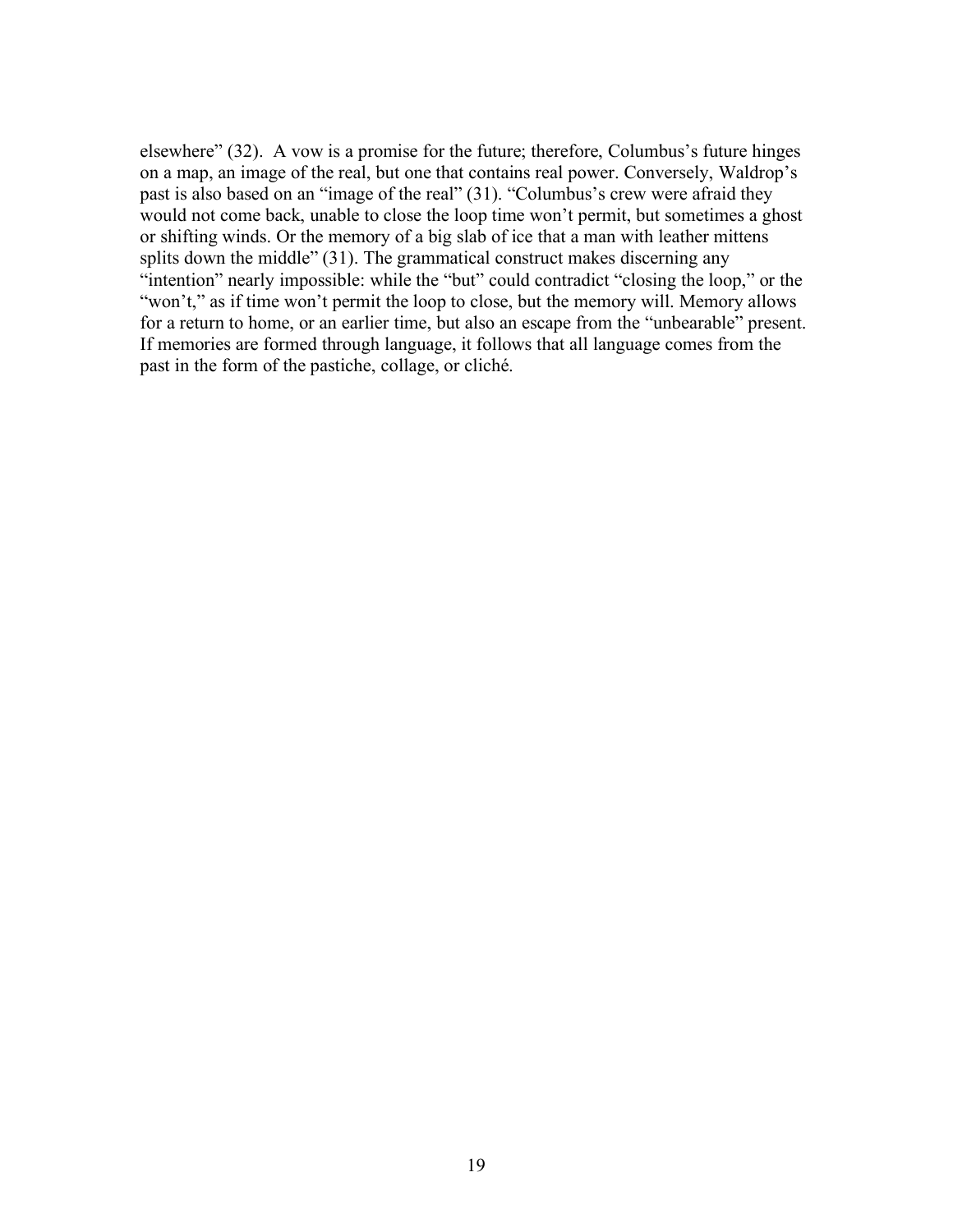# CLICHÉ

#### *Glitter in the brain, ready to be pilfered.*

Originally used in typography, then appearing a half-century later in reference to photography, the word "cliché," as Elissa Marder informs us, is correlated to the history of mechanical reproduction (79-80). Originally denoting "a negative image…cast in relief," it has over time come to designate a metaphoric phrase in which its literal referent has been forgotten due to its extensive overuse. However, language is limited and cannot be completely original. There are a circumscribed number of combinations for words to enter in; it becomes almost impossible for language to not become cliché, which Waldrop refuses to lament. Rather, she seems to exploit their value as an instance of negativity transformed into materiality as her media of creation. She employs trite figures of speech and borrowed language, combining and juxtaposing one against the other to create a sort of pastiche. "Skin, though it takes pains to remember caresses," she writes, "is marked by the roads that pain takes" (31). By coupling the phrase "takes pains to remember," which usually implies difficulty, with the marks or scars that we assume are results of physical pain, she challenges the reader as to what should be taken literally, or what is the "real." "The rubrics of the dictionary meaning business," she writes, implying that the definitions of words have no meaning in themselves except from the negative value they have acquired as clichés.

In a sense, the existence of clichés in our language can be interpreted as not only reflecting the death of the individual subject, but also the lack of historical progress. For there is no language unique to the individual; the stuff of the ego's formation is common to everyone born under the same tongue, and by using this time-worn language to construct our identity as well as our memories, we are perpetually living in the past, unable to move forward into the future. Marder describes what she calls a "flat death," one that can never be transcended: "it is this inability to 'go beyond' the passing of the past- the being caught up in the relay of an infinite mechanical reproduction which we do not transcend- that is the cliché that is contemporary history" (87). This seems to explain why the speaker in Waldrop's poem blurs history with contemporary reality: because the past is reproduced in a multitude of ways through language, images, and material objects, it still locates itself in the present of human thought. According to Marder, "when death fails to work, time becomes unhinged, memory evaporates, and speech devolves into cliché or becomes utterly impossible" (153). Nothing in Waldrop's poem seems to die: the figures and follies of history perpetually appear and reappear to the effect that we are "frozen in time," much like Waldrop's "big slab of ice" containing "the time hidden within where I might not find my body for the cold" (31). In Waldrop's poem, "the dead are neither buried nor put to rest; ghosts of history return in the form of stuttering clichés" (Marder 85). They are apparitions, discovered and discarded, recycled and reused.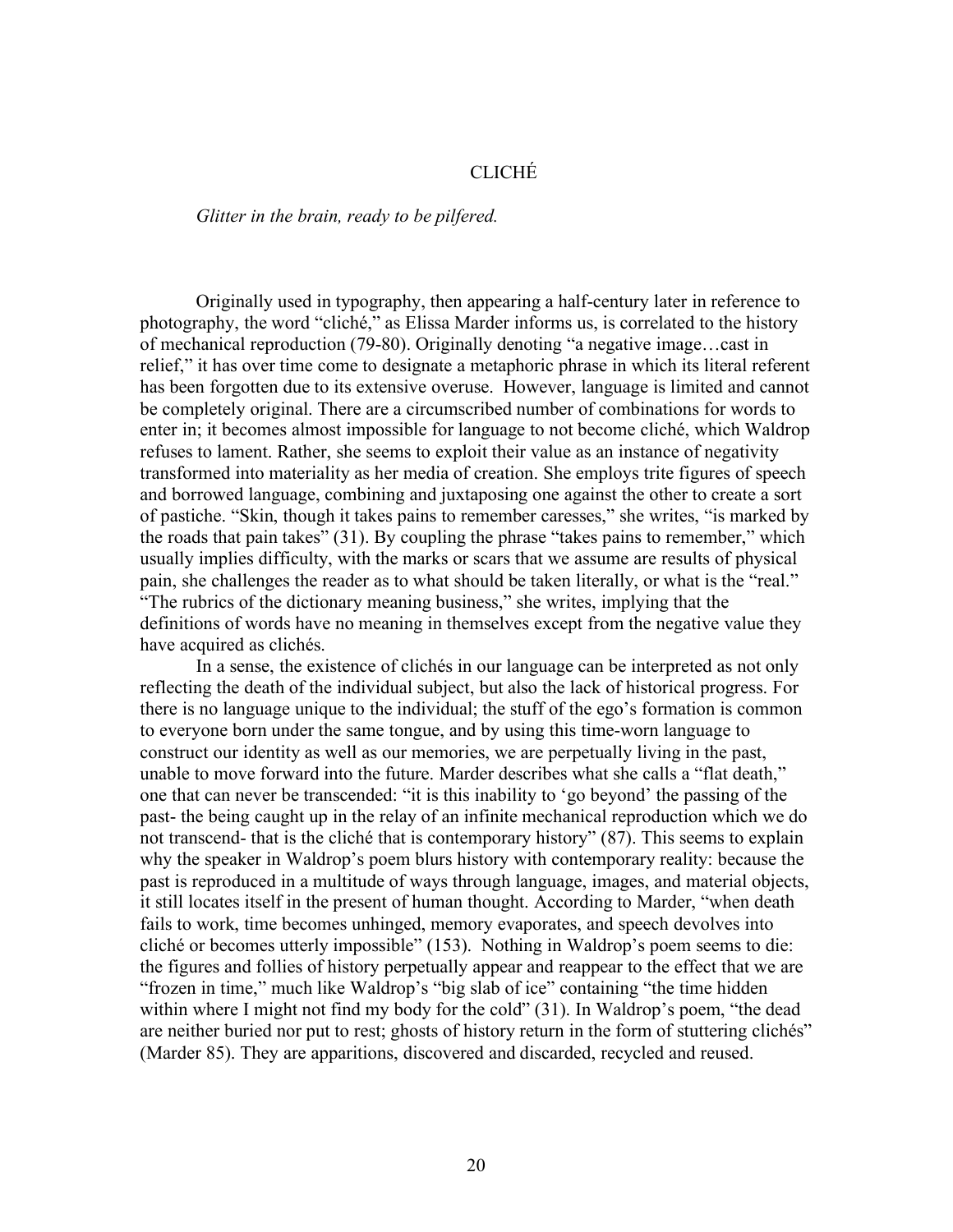However, Waldrop, echoing Barthes, seems to perceive clichés as not "raveled in time," but rather, as avenues of possibility. In *Writing Degree Zero*, Barthes writes that "clichés function as virtual linking devices; they have lost their density and gained a more interrelated state of speech; they operate in the manner of chemical valences, outlining a verbal area full of symmetrical connections, junctions, and networks from which arise, without the respite afforded by wonder, fresh intentions toward signification" (46). Though Barthes seems to see possibility in clichés rather than loss, he also acknowledges the futility of trying to find an original voice: "writing is precisely this compromise between freedom and remembrance, it is this freedom which remembers and is free only in the gesture of choice, but is no longer so within duration…it is impossible to develop it [one's mode of writing] within duration without gradually becoming a prisoner of someone else's words and even of my own…Writing as freedom is therefore a mere moment" (16-17). Out of these time-worn clichés and recycled language emerges something new that cannot be completely severed from the past.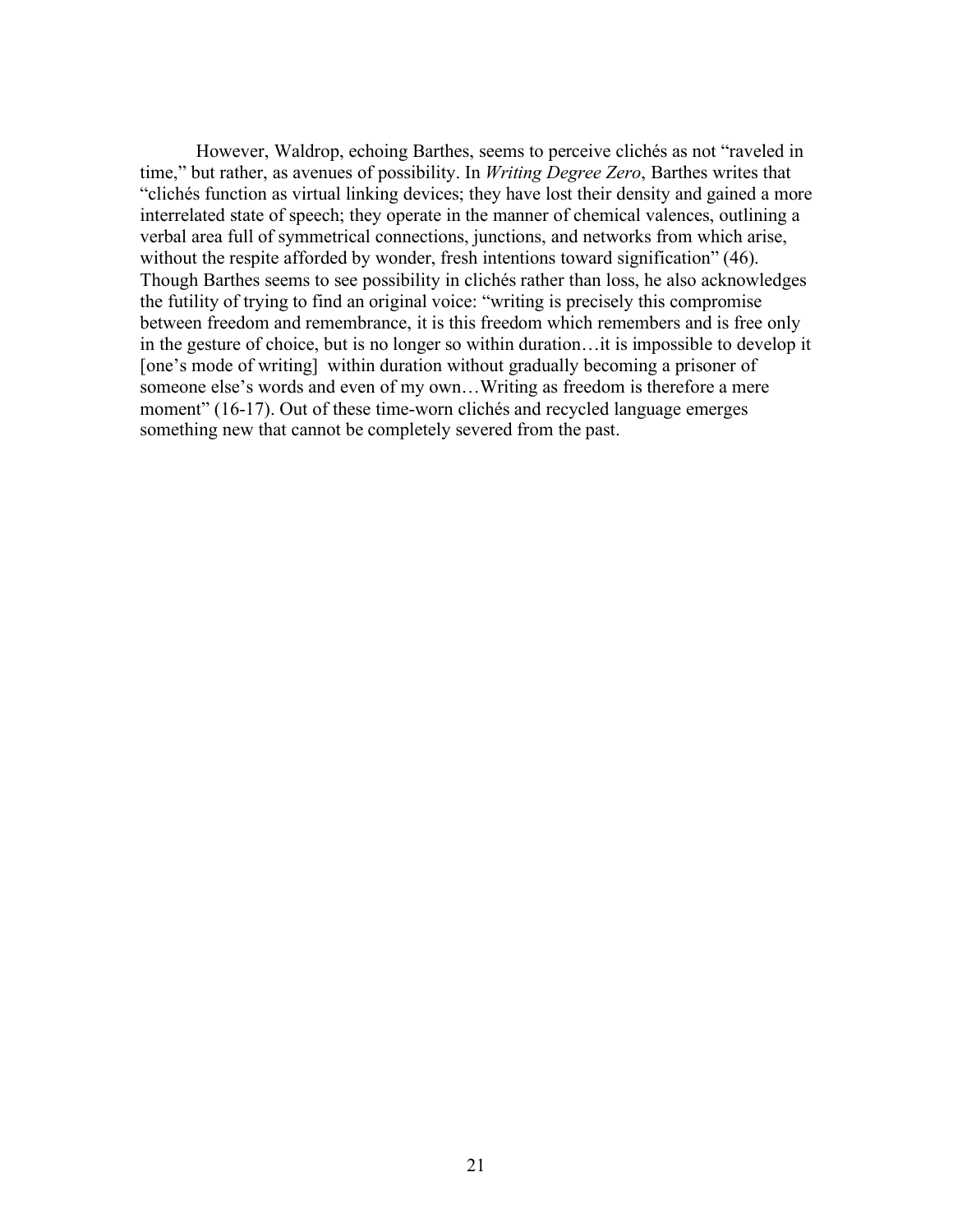# MEMORY AND HISTORY IN "TIME RAVEL"

*With the mind's eye. We see against the light. The way we see the dead*

Waldrop begins her poem by establishing a metonymic relationship between memory, or hindsight, and vision, a looking forward, through the anthropomorphic figure "the mind's eye" (19). Like Wordsworth's "inward eye," Waldrop's eye does not see what is put in front of it; rather, it is "the way we see the dead" (29). Through this metaphor, Waldrop offers us a sense of time in which memory is a looking forward, while the future is nothing but that which has passed. The poem begins with a vision of the narrator's deceased father, not seen optically, but seen "with the mind's eye" (1). The poem is populated with ghosts seen with this "mind's eye": the ghosts of Waldrop's mother and father, explorers from the history books such as de Gama, Magellan, and Columbus (and by default, the ghosts of the natives in these conquered lands), as well as Waldrop herself, leading us to question notions of home, origin, and the way these contribute to our notions of self and identity. Waldrop's present identity merges with the history of the natives and the future of the explorers, which is presented to the reader in contemporary time in the form of the poem.

Through these images of ghosts, Waldrop's word-pictures become fixed to the page: though her language is turned into something material, it is also increasingly "driven to abstraction" and cannot be placed in time. If "drive" implies a location, then the proper nouns of place names become vague concepts signifying a non-place that exists nowhere except "the mind's eye" (29). "Names multiplied in the wake of caravels, clippers, communicating vessels," she writes, showing how the arbitrariness of language can influence one's knowledge by altering his conceptions of the world (35). What does it mean when a place, or physical entity, that we call home does not exist?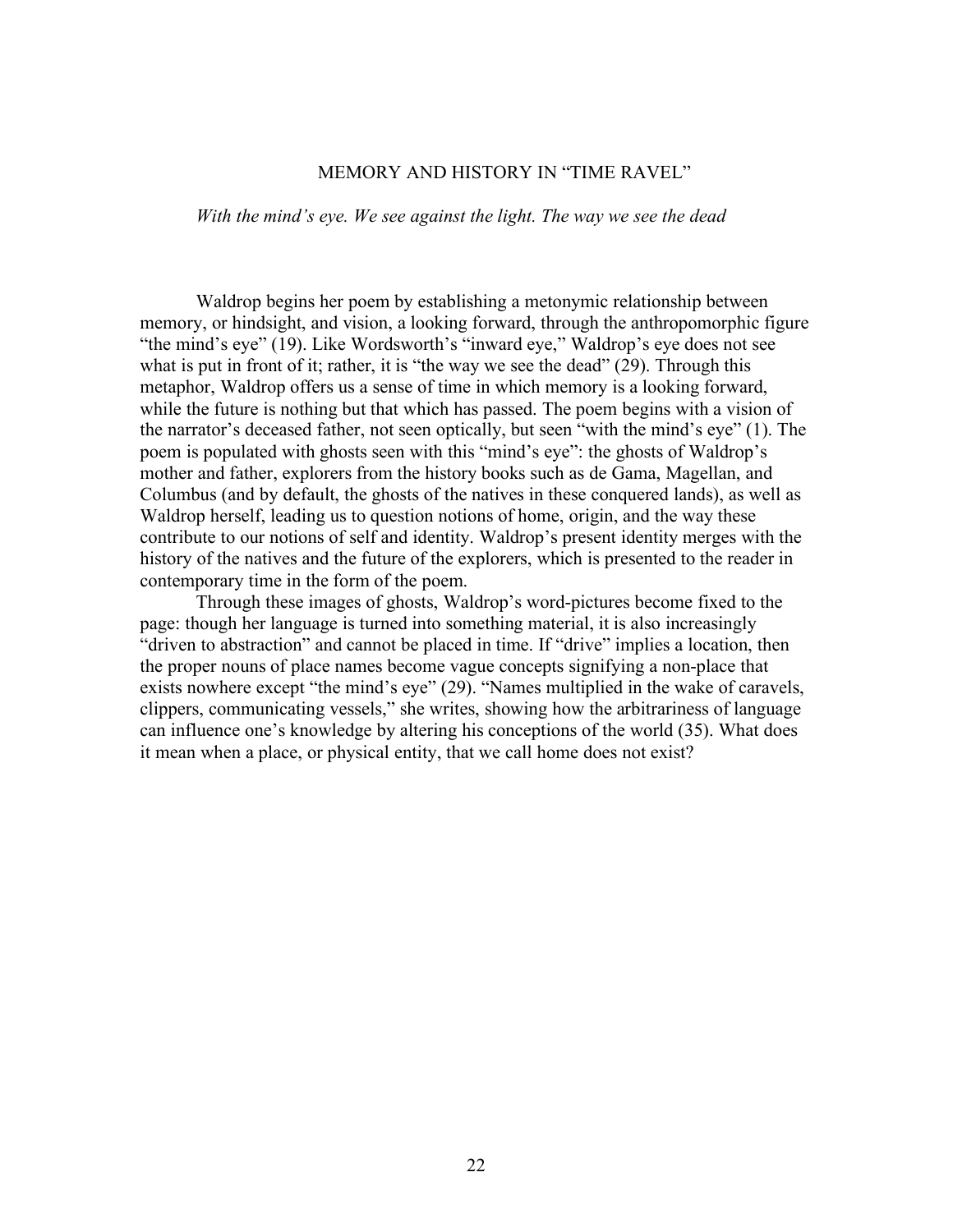# ZERO

#### *…the brain needs a body for frame of reference*

In the middle of the seventeenth century, Blaise Pascal wrote about the problematic notion of zero in his didactic essay *Réflexions our la géométrie en general; De l'esprit géometrique et de l'Art de persuader*. He writes that while zero usually indicates an absence of a number, it must be able to be represented as a "something" in order to be employed as a placeholder. While not a number, since it can only amount to nothing, the whole number system depends on this non-entity. It is "entirely heterogenous with regard to the system and is nowhere near a part of it. The continuous universe held together by the double wings of two infinites is interrupted, disrupted at all points by a principle of radical heterogeneity without which it cannot come into being" (DeMan 59). While a system must be defined and demarcated by something outside of it, zero must be a number and not a number at this same time. It is simultaneously the foundation of the number system and yet wholly exterior to the system that it defines.

This rupture of the system occurs on the level of language, in, according to DeMan, "the inability of a theory of language as sign or name (nominal definition) to ground this homogeneity without having recourse to the signifying function, the real definition, that makes the zero of signification the necessary condition for grounded knowledge" (59). Because a nominal definition (a definition of name) cannot exist independently of a real definition (an axiom or preposition that needs to be proven), both language and number cannot signify something without resorting to the zero, the nothing and everything without which nothing can exist.

This idea that language is inherently rooted in a deficit has profound implications when we consider the foundations of human life that have their basis in language: our notion of self as formed through development of the ego, history and memory and the way our personal and collective histories are preserved through retelling, and political power structures that rely on language to both totalize and divide.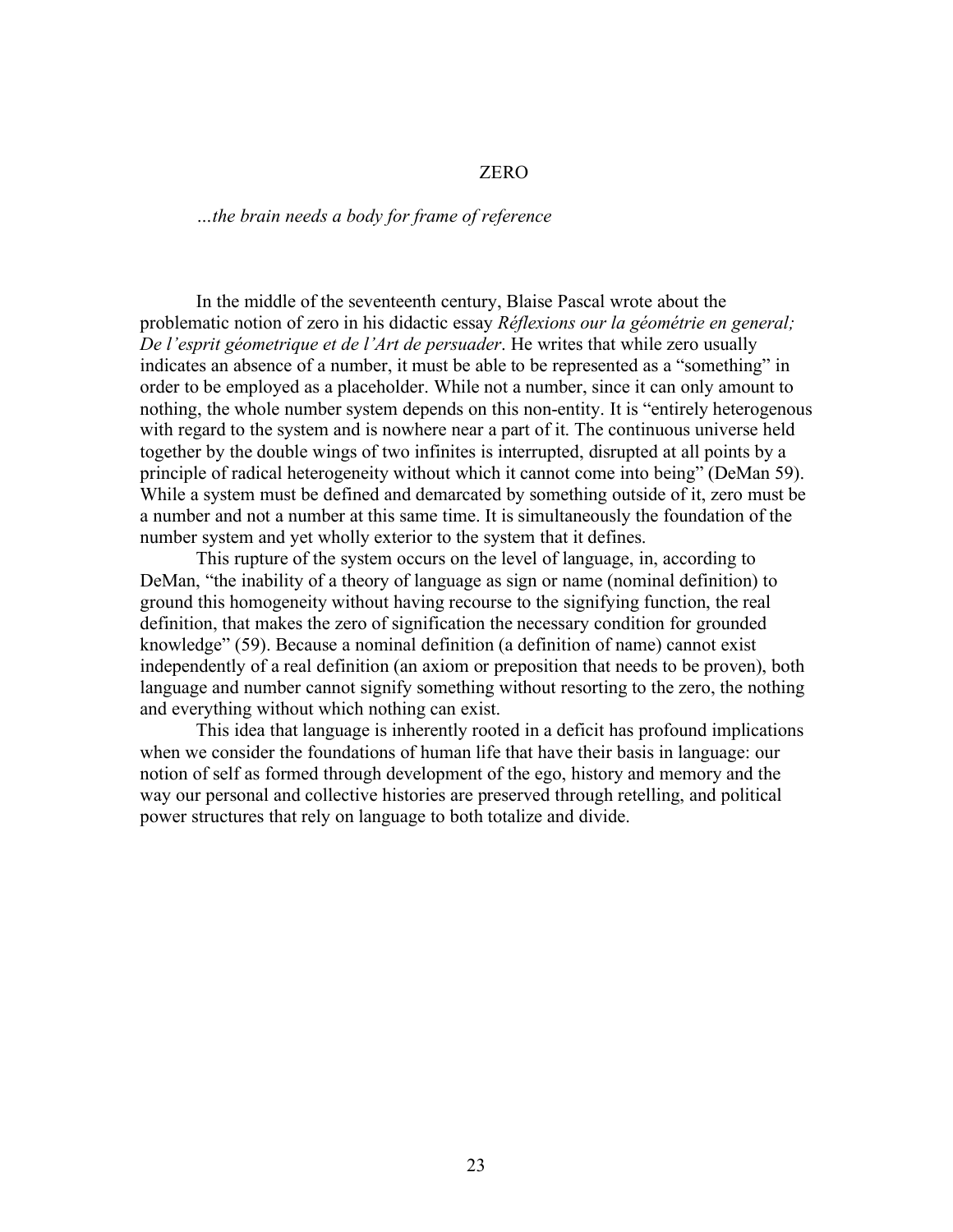# WRITING AS A WAY OUT OF TIME

*Set sail on the power of imagination for hearsay geographies and real dangers.* 

In "Time Ravel," the present is associated with splenic boredom, and the future is uncertain. The past in the form of memory and history-as-narrative is unreliable when told through language and therefore cannot be assigned any veracity. Though the material artifacts of history are solid evidence of the past, they take on a life of their own with the passing of time. Yet, these objects contain the possibility of ensuring that something lives on in the future as well as providing a way out of boredom. Writing, as language materialized, is a way for the subject to escape time and reclaim his or her identity despite its displacement. According to Balibar, "It is always in the element of language that individuals are interpellated as subjects…Every 'personality' is constructed with words, in which law, genealogy, history, political choices, professional qualifications and psychology are set forth. But the linguistic construction of identity is by definition *open…*it is always possible to appropriate several languages and to turn oneself into a different kind of bearer of discourse and of the transformations of language" (259). Waldrop's poetry offers us a different kind of language: one that is clichéd and representative of a fragmented subjected, but still endowed with the capabilities of creation, a language that is time and history and a part of the self made material. But also, it is a way out of time. Its atemporality is a way to escape chronological linearity of a false narrative.

This paper presents Waldrop's work in a way that is representative of her poetry-, which is to say that it reflects the lack of unity of the individual subject as well as the outside world. Her experimental poetry relies on self-imposed forms and rejects conventional standards of both syntax and poetics. Though the words in her prose poems are compartmentalized on a visual level, the multiple subjects of her poems never arehistory, memory, time, and identity all appear and reappear as the multiple threads that hold the work together. Her words are not limited to a singular context, and that is why a traditional reading proves impossible. Her poetry mirrors the breakdown of the relationship between the word and the object, but, according to Jameson, for postmodern writers this rift "opens up a provisional space in which this breakdown is reexperienced over and over again as a process"(139). Throughout this paper, there are instances where quotations from the poem appear in multiple sections. This is intentional, as it is correlated to the repetition and multiple subject positions offered in the poems. A chronological or linear structure cannot represent Waldrop's subject, nor can it represent the subject of Waldrop's work. Rather, this paper, as well as the poetry of Rosmarie Waldrop can only offer fragments of what it means to represent a displaced subject. But unlike T.S. Eliot who hopes to shore fragments against his ruin, Waldrop offers the reader a chance to build something new from the nothing we are.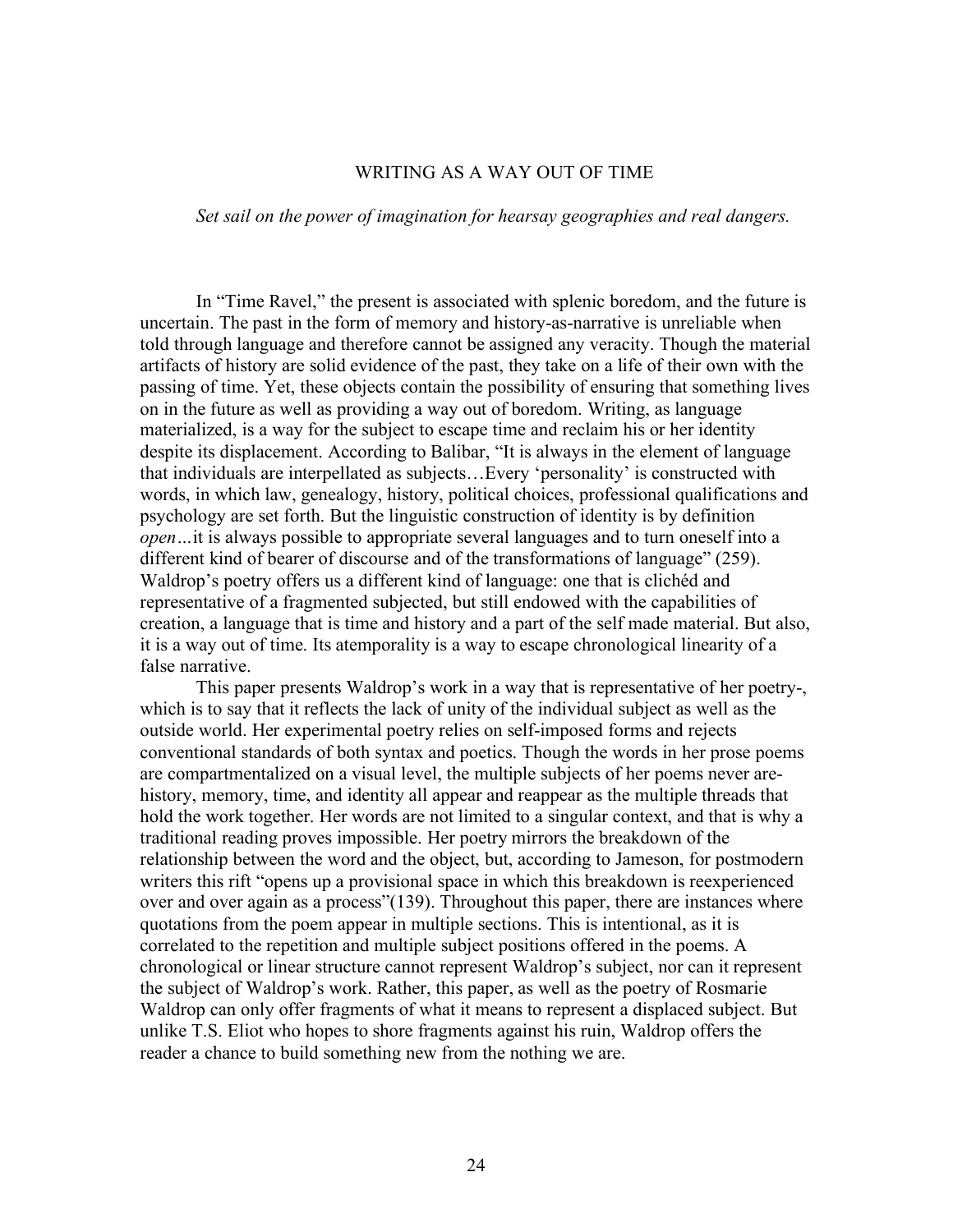#### REFERENCES

#### Works Cited

Balibar, Etienne. "Citizen Subject." Cadava and Connor 33-56.

- ---. from "The Nation Form: History and Ideology." Rossington and Whitehead 253-262.
- Barthes, Roland. *Writing Degree Zero*. New York: Hill and Wang, 1977.
- Cadava, Eduardo and Peter Connor, eds. *Who Comes After the Subject*. New York: Routledge, 1991.
- Cixous, Hélène, et al. "The Laugh of the Medusa." *Signs*, vol. 1, no. 4, 1976, pp. 875– 893. *JSTOR*, JSTOR, www.jstor.org/stable/3173239.
- De Man, Paul. "Pascal's Allegory of Persuasion." *Aesthetic Ideology*. St. Paul: University of Minn. P., 1996.
- Hegel, Georg Wilhelm Friedrich. from *Philosophy of Mind, Being Part Three of the Encyclopaedia of the Philosophical Sciences.* Rossington and Whitehead 85-91.
- Jameson, Frederic. *Postmodernism, Or, the Cultural Logic of Late Capitalism.* Durham: Duke UP, 1991.
- Marder, Elissa. *Dead Time: Temporal Disorders in the Wake of Modernity (Baudelaire and Flaubert)*. Stanford: Stanford UP, 2001.
- Ostriker, Alicia Suskin. *Stealing the Language : The Emergence of Women's Poetry in America*. Boston: Beacon, 1986.
- Paetsch, John. "More Vans Arrive, All of Them Inert: A Review of Rosmarie Waldrop's *Driven to Abstraction*" *Jacket 2*, 2 Jan. 2012, jacket2.org/reviews/more-vansarrive-all-them-inert. Accessed 3 Dec. 2012.
- Perloff, Marjorie. *Unoriginal Genius*. Chicago: The University of Chicago Press, 2010.
- "Rosmarie Waldrop." Contemporary Poets. *Encyclopedia.com.* 2001 www.encyclopedia.com. Accessed 4 June 2012.
- Rossington, Michael and Anne Whitehead, eds. *Theories of Memory : A Reader*. Baltimore: Johns Hopkins UP, 2007.
- Waldrop, Rosmarie. "A Basis of Concrete Poetry." *Bucknell Review* vol. 22, no.2, 1976, pp.141-151.
- ---. *Driven to Abstraction.* New York: New Directions, 2010.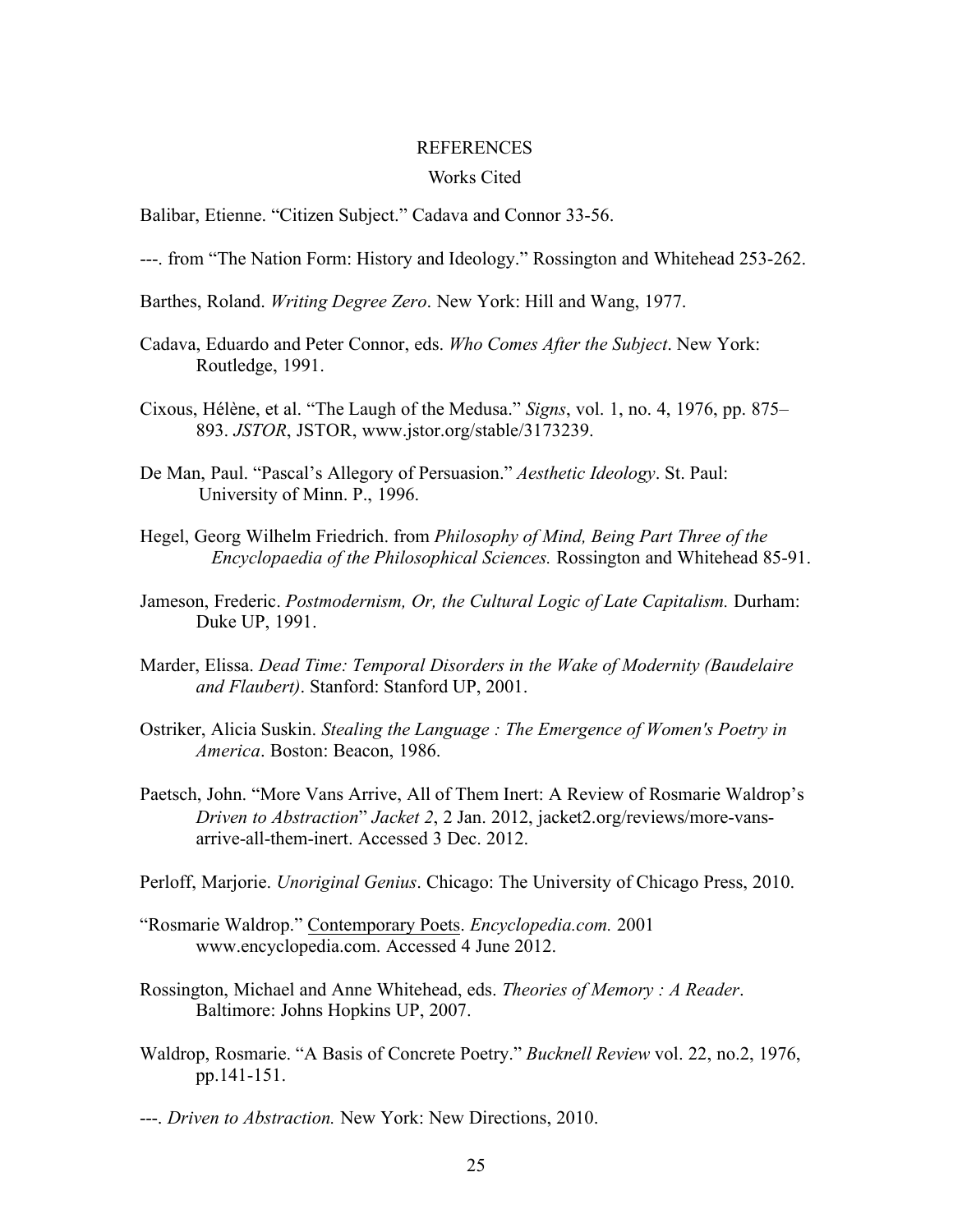- ---. "Why Prose Poems." *Lyric Postmodernisms: An Anthology of Contemporary Innovative Poetries,* edited by Reginald Shepherd, Counterpath Press, 2008, pp. 241-243.
- Zawacki, Andrew. "Accommodating Commodity: The Prose Poem." *The Antioch Review*, vol. 58, no. 3, 2000, pp. 286–303. *JSTOR*, JSTOR, jstor.org/stable/4614021.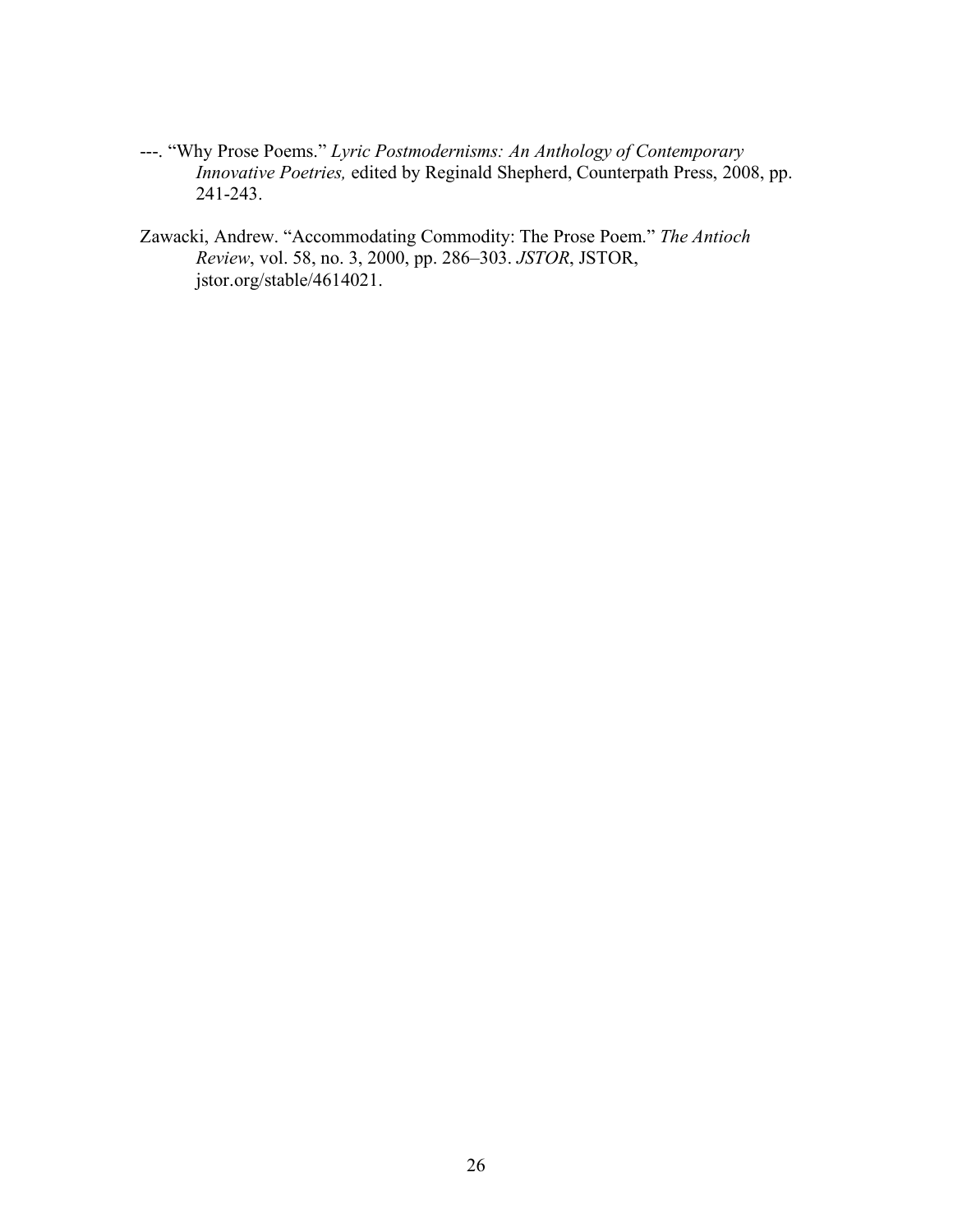# Works Considered

Agacinski, Sylviane. "Another Experience of the Question, or Experiencing the Question Other-Wise." Cadava and Connor 9-24.

Badiou, Alain. "On a Finally Objectless Subject." Cadava and Connor 25-32.

Barch-Jacobson, Mikkel. "The Freudian Subject, from Politics to Ethics." Cadava and Connor 41-78.

Blanchot, Maurice. "Who?" Cadava and Connor 38-40.

- ---. *The Writing of the Disaster (L'écriture du Désastre)*. Trans. Ann Smock. New ed. Lincoln: University of Nebraska Press, 1995.
- Baudrillard, Jean. *Simulacra and Simulation*. Ann Arbor: University of Michigan Press, 1994.
- Benjamin, Walter. *Illuminations*. Ed. Hannah Arendt. Trans. Harry Zohn. 1936. New York: Schocken, 1986.
- Burt, Stephen. *Close Calls with Nonsense*. Saint Paul, Minn.: Graywolf Press, 2009.
- Cadava, Eduardo and Peter Connor, eds. *Who Comes After the Subject*. New York: Routledge, 1991.
- Chiasson, Dan. *One Kind of Everything : Poem and Person in Contemporary America*. Chicago: University of Chicago Press, 2007.
- Cohen, Tom, et al. *Material Events: Paul DeMan and the Afterlife of Theory*. Minneapolis: U of Minn. P, 2000.
- Frow, John. "*Toute la Mémoire du Monde:* Repetition and Forgetting*."* Rossington and Whitehead 150-155.
- Goldsmith, Kenneth. *Uncreative Writing : Managing Language in the Digital Age*. New York: Columbia UP, 2011.
- Grosz, Elizabeth. *Space, Time, and Perversion.* New York: Routledge, 1995.
- Howard, Richard. *Alone with America*. New York: Atheneum, 1969.
- Hume, Christine. "A Conversation with Rosmarie Waldrop." *Chicago Review* 53.4 (2008): 252-261. *Academic OneFile.* Web. 3 Jul. 2012.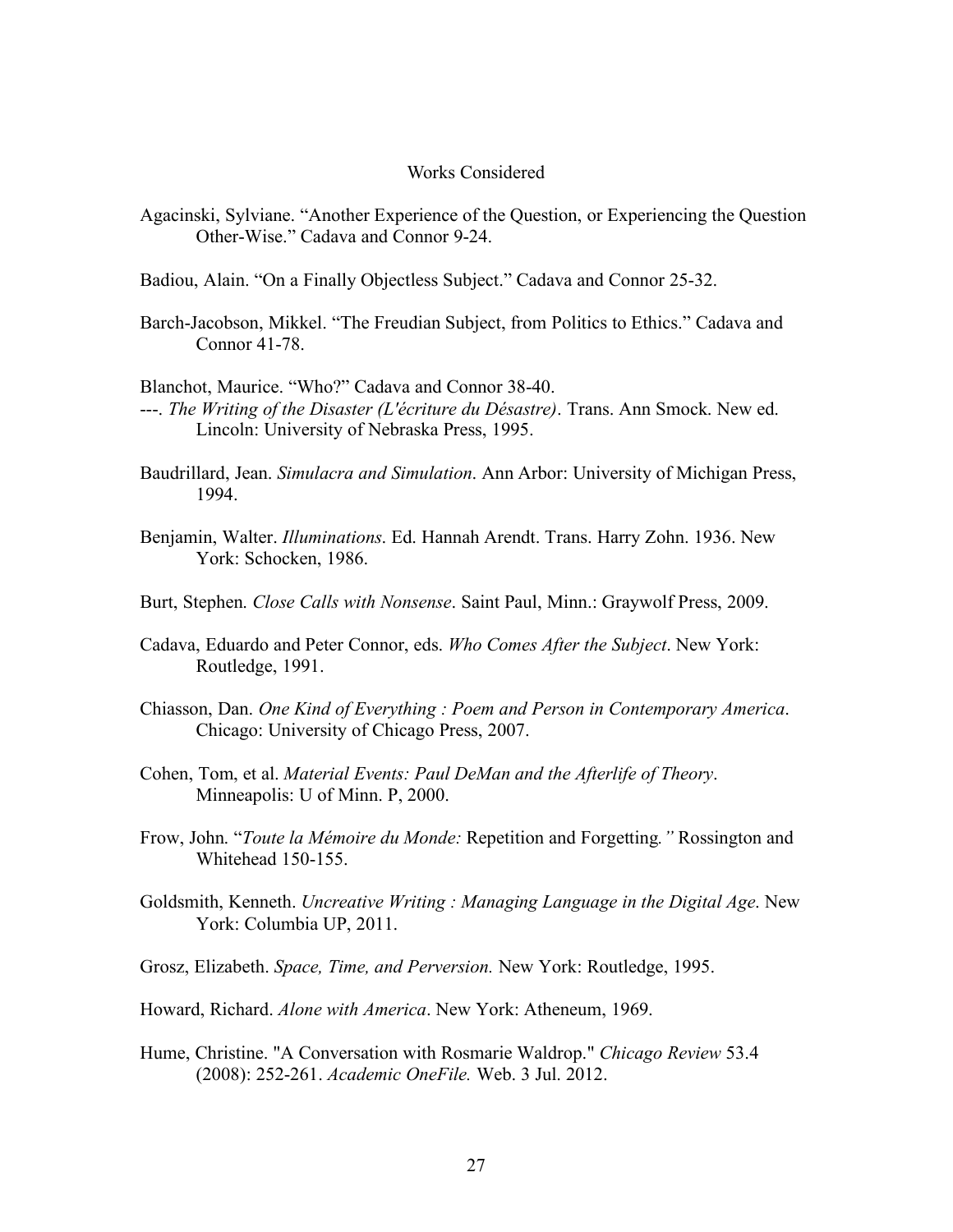Johnson, Barbara. *A World of Difference*. Baltimore: Johns Hopkins UP, 1989. Print.

- Keller, Lynn. "Fields of Pattern-Bounded Unpredictability": Recent Palimptexts by Rosmarie Waldrop and Joan Retallack." *Contemporary Literature* 42.2 (2001): 376-412. *JSTOR.* Web. 3. Jul. 2012.
- Kristeva, Julia. *Desire in Language : A Semiotic Approach to Literature and Art*. New York: Columbia University Press, 1980.
- ---. *Revolution in Poetic Language*. New York: Columbia UP, 1984.
- Lacan, Jacques. "The Mirror Stage as Formative of the 'I' Function as Revealed in Psychoanalytic Experience." *Ecrits : The First Complete Edition in English*. Trans. Bruce Fink. New York: Norton, 2006.
- Laclau, Ernesto. "The Politics of Rhetoric." Cohen 229-253.
- MacKendrick, Karmen. *Immemorial Silence*. n.p.: State University of New York Press, 2001. *EBSCO Host*. E-book file.
- Marder, Elissa. *The Mother in the Age of Mechanical Reproduction.* New York: Fordham UP, 2012.
- Mossin, Andrew. "Networks of the Real in Contemporary Poetry & Poetics: Peter Middleton, Susan Schultz, Rosmarie Waldrop." *Journal of Modern Literature*  30.3 (2007): 143-153. *JSTOR.* Web. 3. Jul. 2012.
- Nora, Pierre. "Between Memory and History: *Les Lieux de Mémoire."* Trans. Marc Roudebush. Rossington and Whitehead 144-149.
- Perloff, Marjorie. *Differentials : Poetry, Poetics, Pedagogy*. Tuscaloosa: University of Alabama Press, 2004.
- Phillips, Carl. *Coin of the Realm : Essays on the Life and Art of Poetry*. Saint Paul, Minn.: Graywolf Press, 2004.
- Pound, Ezra. *ABC of Reading*. New York: New Directions Pub. Corp, 2010.
- Reed, Brian R. "Rosmarie Waldrop Renews Collage" *Phenomenal Reading: Essays on Modern and Contemporary Poetics.* Tuscaloosa: University of Alabama Press, 2012. Kindle file.
- Retallack, Joan, and Rosmarie Waldrop. "A Conversation with Rosmarie Waldrop." *Contemporary Literature* 40.3 (1999): 329-377. *JSTOR.* Web. 3. Jul. 2012.